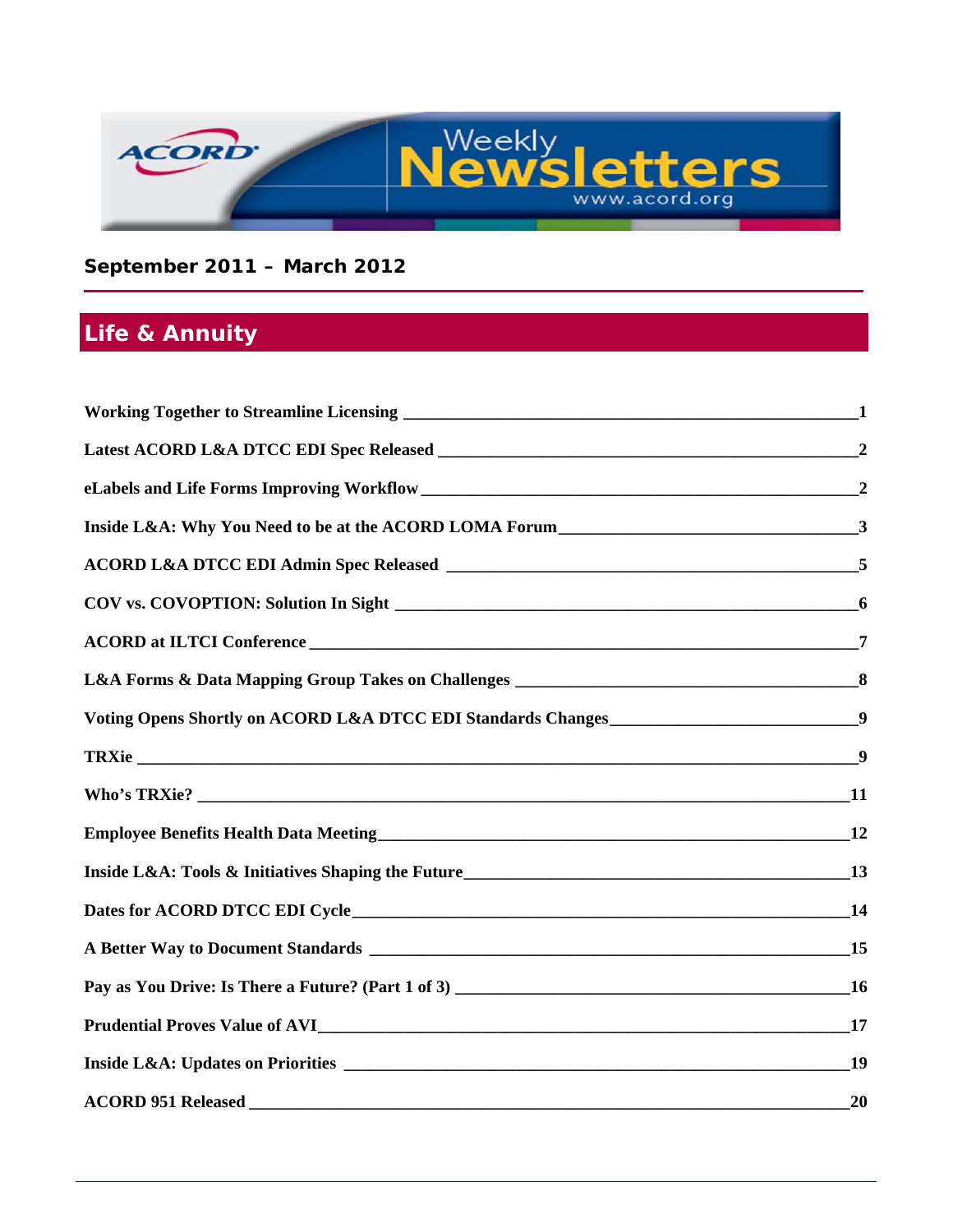| Inside L&A: MRs, AIF                          | 21 |
|-----------------------------------------------|----|
|                                               | 23 |
| Final Spec for L&A DTCC EDI Standard Released | 24 |
| <b>L&amp;A ACE Webinar Leads to More</b>      | 24 |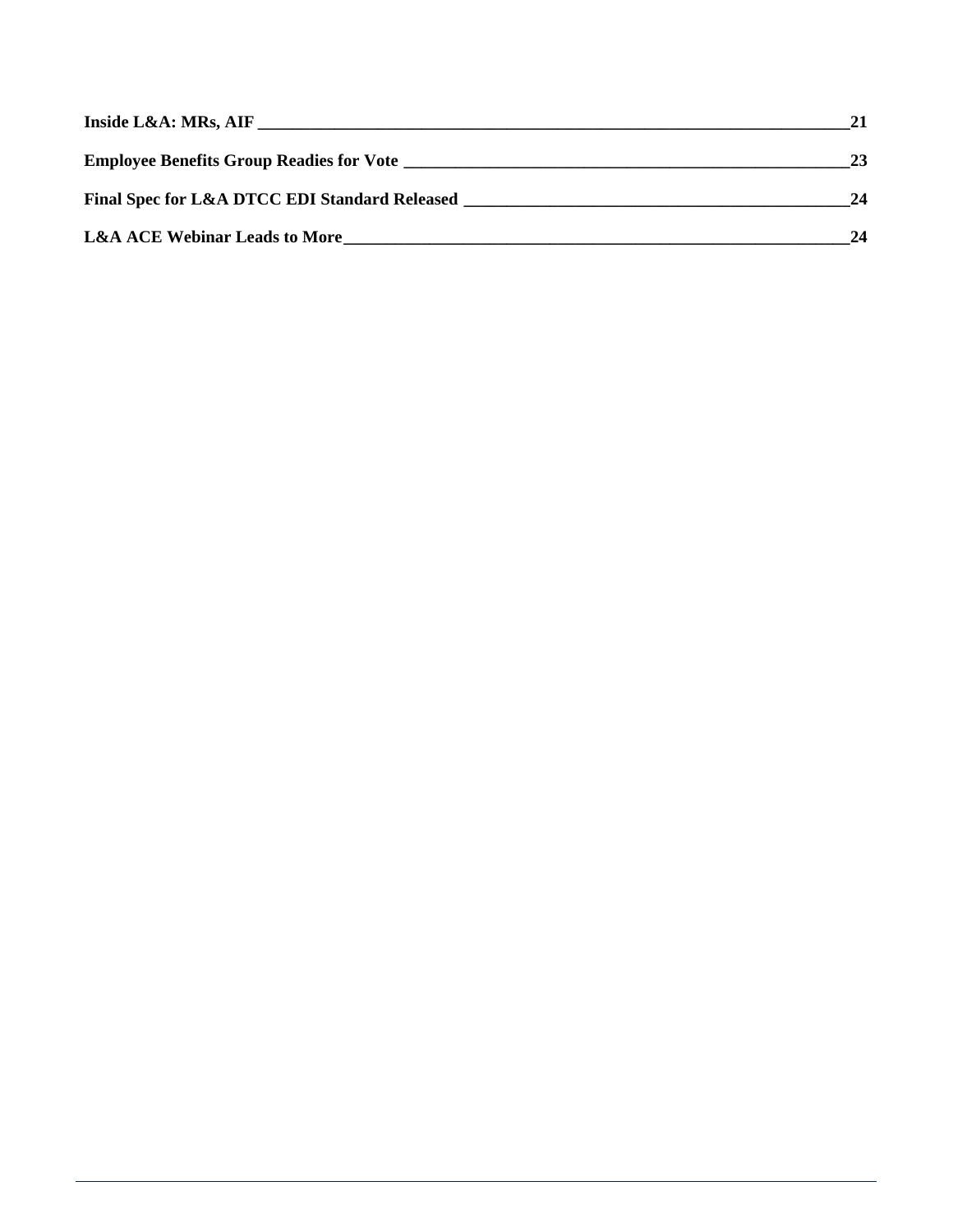# **28 March 2012**

### **Working Together to Streamline Licensing**

#### by Michael Carroll, ACORD

It started at session in 2011 … an idea to streamline agency-carrier licensing communication.

While the flow of data has improved in many areas of the insurance industry due to technological innovations and Standards, some areas have not been able to keep pace. One such area is the gathering of licensing data. Now, that's changing rapidly.

"At last year's meeting, I was sitting in the audience when the discussion turned to the use of ACORD's standardized licensing forms. The moderator, Daniel Corridon who is now President of SILA, pointed me out in the audience. Based on audience discussions, we knew that this was the ideal time to take on the issue and that the group was ready to get moving on standardization," said Brian Marable, Market Development Manager, ACORD.

The Securities & Insurance Licensing Association (SILA) seized the moment and excitement and, supported by its membership, created a new steering committee called the SILA Agency-Carrier Subgroup Steering Committee. The group is co-chaired by Debbie Gregory of Lockton Companies, LLC and Eric Ratliff of State Farm Insurance Companies. Their mission is to create a single workflow using standardized forms for licensing data.

This is the culmination of several years of effort by both organizations. ACORD has produced licensing forms for both the Life & Health and

Appointment or Termination ACORD 758 - Life, Annuity and Health Producer Appointment Form

The Forms …

Section

**Questions** 

ACORD 817 - P&C Producer Appointment Form - Appointment

ACORD 818 - P&C Producer Appointment Form - Background

ACORD 819 - P&C Producer Appointment Form - Additional

Property & Casualty markets. Now, this new SILA Steering Committee will work with ACORD to take standardization and communication to the next level.

One of the first goals is to update and combine the Property & Casualty and Life & Annuity Producer Appointment forms creating a single standard across the industry. This would entail combining the ACORD Property & Casualty 817, 818 and 819 with the ACORD Life & Annuity 758 form.

"ACORD's Life & Annuity Forms & Data Mapping Working Group received the request from the SILA Agency-Carrier Subgroup Steering Committee. ACORD's Working Group began to review the forms right away and they were able to create a first draft of the combined form. Now, the Working Group is doing an initial review of this new form and determining next steps," said Yolanda Austin, Program Manager, ACORD. "With this much enthusiasm on both sides, we believe that we'll be able to get the form completed and implemented so that we can solve this data gathering and sharing problem."

#### The Bottom Line

"What this means for the industry is a simpler, cleaner, and streamlined way of gathering and sharing this information. By combining the capabilities of SILA and ACORD, the industry will have a single, standardized way to gather licensing data and share it consistently. This will save carriers and agencies hours and dollars," Marable added.

"After speaking to attendees at the meeting, the time is right, the industry is ready, and by working together, we can make a difference in agency-carrier communication of licensing data," concluded Marable.

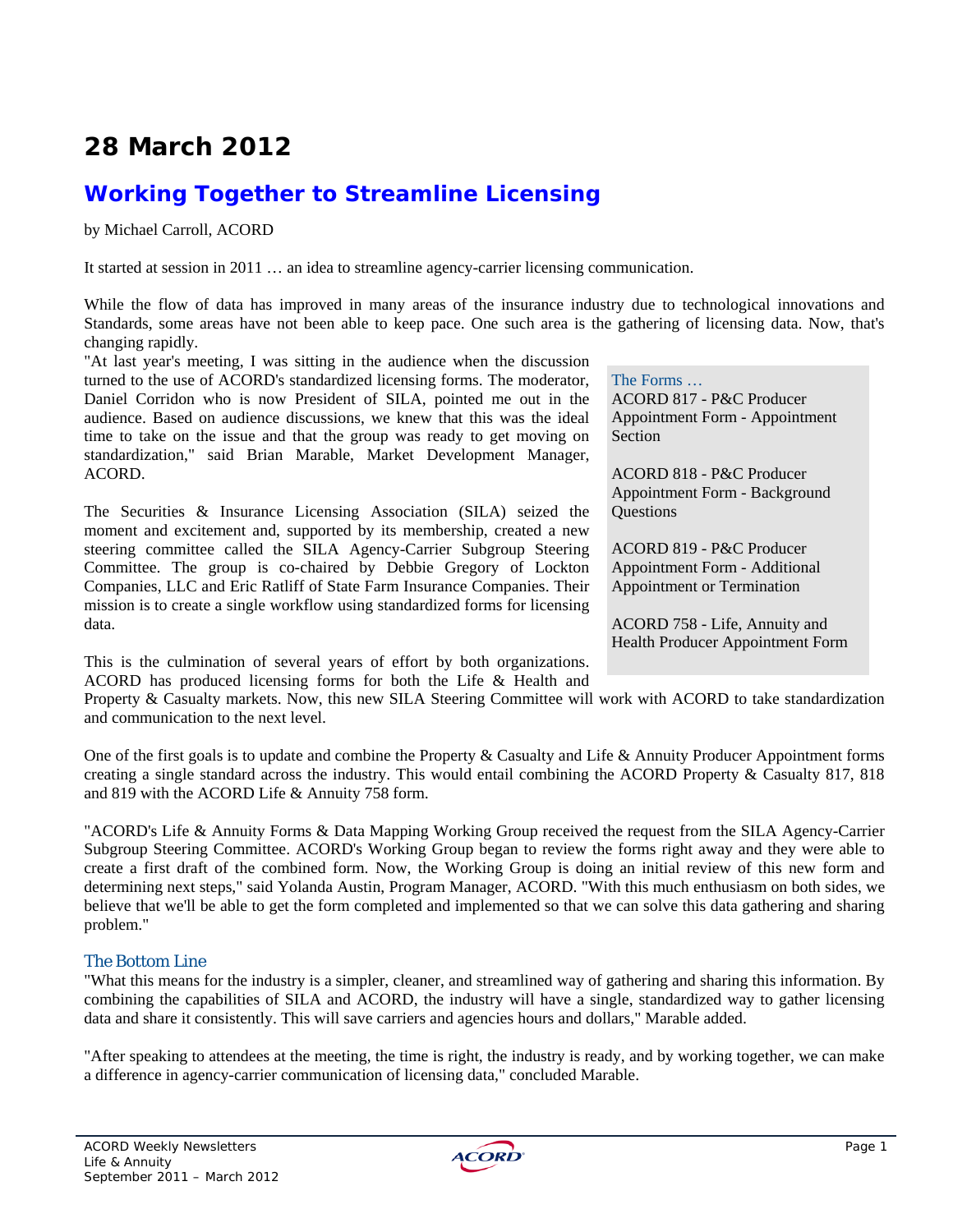### **Latest ACORD L&A DTCC EDI Spec Released**

by Michael Carroll, ACORD

The final release of the current version of the ACORD DTCC EDI specification is now available

This version includes the first of two scheduled enhancement releases for 2012. DTCC Insurance & Retirement Services (I&RS) Enhancement Releases include Review Board Enhancement Requests submitted by participants, as well as maintenance items the National Securities Clearing Corporation ("NSCC") deems necessary to improve the overall operational performance of the system.



This completes the current cycle for this specific ACORD Standard. The deadline for maintenance requests for the ACORD L&A XML Standard is this Friday.

To download this new release, click here.

# **21 March 2012**

### **eLabels and Life Forms Improving Workflow**

by Michael Carroll, ACORD

Over the past few years, much has been written and discussed about ACORD's eLabels. They provide consistent, standardized labels within forms that make the transfer of data as well as the updating of systems faster, easier, and more efficient.

Recently, Jim Ferrell, Vice President, Product Management for Insurance Technologies published a report on the importance and use of ACORD's eLabels for the Life community. In this "Spotlight" on ACORD eLabels, Ferrell provides a great deal of background information on ACORD's eLabel initiative, the use and importance of eLabels, and how his company is using them to benefit their customers.

The focus in this case is on the ACORD Life & Annuity (L&A) 103 Transaction for new business. He shows that the general workflow can be improved and efficiencies gained by using eLabels in conjunction with the ACORD XML for Life & Annuity Standard.



"The ACORD Life & Annuity community is working hard to advance the mapping and use of eLabels. The 103 is the foundation for much of what they do. By showing how much can be gained by implementing eLabels, even more members will be interested and involved in the current data mapping initiatives and looking for ways to implement the eLabels so they can also increase their efficiency," said Yolanda Austin, Program Manager, ACORD.

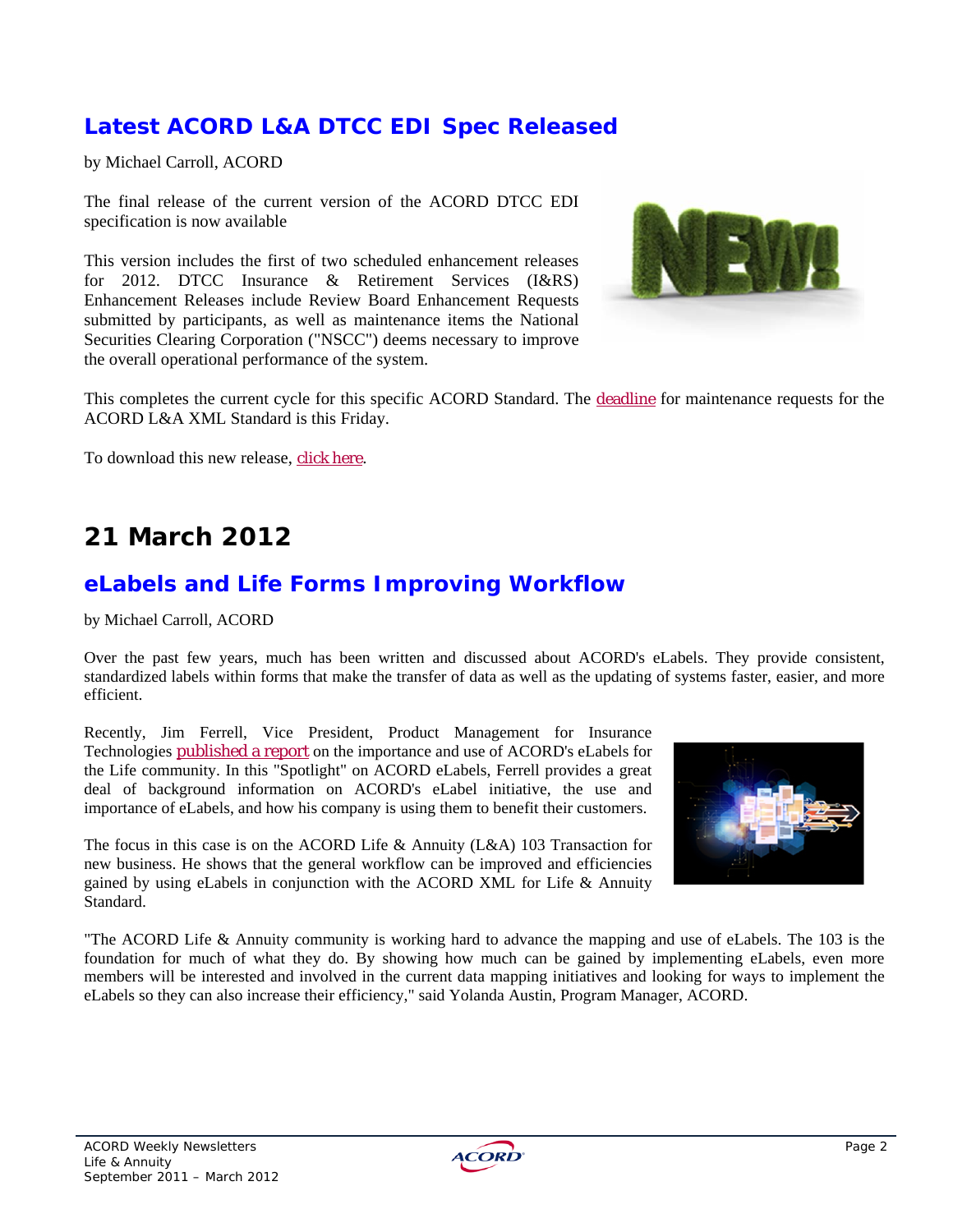#### *eLabels and Life Forms Improving Workflow (continued)*

Ferrell writes in the "Spotlight" that: "The ACORD eLabel library of standardized tags provides predefined and agreed upon tags that have defined mapping locations to elements within the ACORD 103 transaction. This same standard opens up the opportunity for the industry to "automagically" generate and maintain, through standards, conformant and industry guaranteed standardized ACORD business transactions, both in to and out of your own proprietary forms."

He goes on to note that: "these industry standardized tags can be leveraged to bridge the gap between data collected on forms and the unified creation of the ACORD 103 transaction. Through the use of these standardized eLabels If you are interested in participating in this working group: Be sure you're registered at www.acord.org Email workinggroups@acord.org and ask to be added to the list for the L&A Forms and Data Mapping Working Group

the data mapping for your fillable forms are defined and agreed upon by the industry. All that is needed is a business analyst to determine which of the industry standardized tags to utilize on your fillable forms implementation, and the new business messaging is taken care of by the industry."

The ACORD Forms & Data Mapping Working Group is currently underway and participation is open to all ACORD L&A Members. While addressing the forms needs within the L&A community, they are also working on enhancing the eLabeling and mapping the eLabels to ACORD's L&A XML Standard. For more information on the group and to participate, contact Yolanda Austin (yaustin@acord.org).

"This is a great step forward and we look forward to seeing even more advances in workflow optimization made in the L&A community," concluded Austin. "We encourage everyone to get involved in forms and mapping group, provide their assistance and input, and help the L&A community take standardized forms and eLabels to a whole new level. In today's competitive marketplace, the L&A industry needs to streamline wit standards rather than continue processing proprietary paperwork."

The "Spotlight" from Insurance Technologies is available here.

### **Inside L&A: Why You Need to be at the ACORD LOMA Forum**

by Yolanda Austin, ACORD

It's less than two months before this year's ACORD LOMA Insurance Systems Forum. You know this is always an important, educational, and fun event for all of us in the Life & Annuity community and I hope to see you there.

As we all get ready for it, I wanted to give you a few highlights of what you can expect. Also, don't forget to register before the deadlines for the Early Bird Special on April 13 and Room Block Discounts on April 20! Save money and take care of those tasks today.

#### **Sessions**

You've probably all read about the general session speakers Vivek Kundra, Ian Ayres, and Pat Williams so I want to point out just a few of the concurrent sessions that are specific to our community.



Yolanda Austin Program Manager L&A ACORD

#### **Buy, Build, or Reuse**

He is an ACE. He's co-chair of ACORD's L&A Architecture Working Group. And he's speaking at this year's Forum. Ed Skoviak of MassMutual will be presenting a session on the build versus buy debate. Based on his experience in systems design, he'll explain what buy means, what build means, and where does reuse comes in.

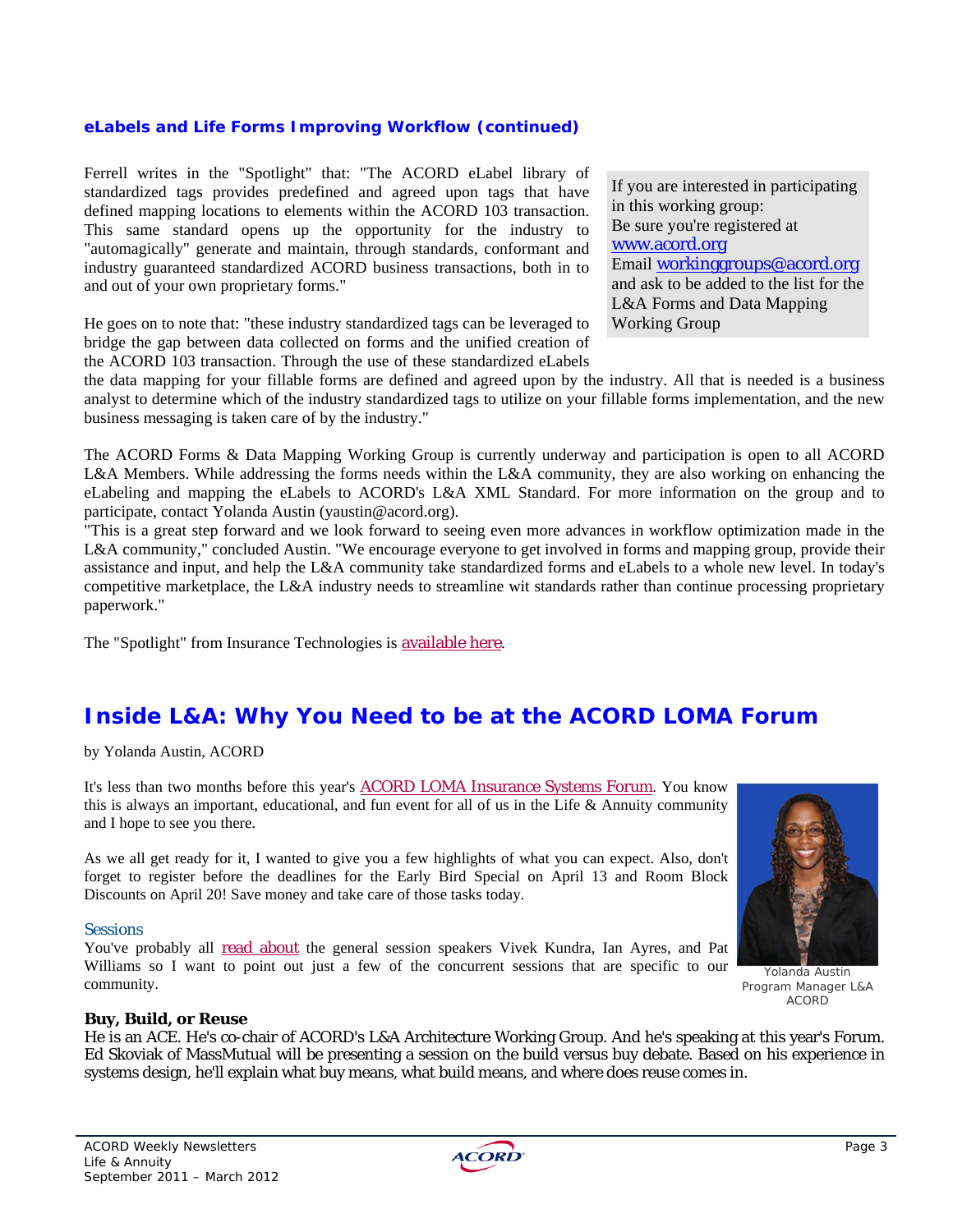#### *Inside L&A: Why You Need to be at the ACORD LOMA Forum (continued)*

#### **Annuities STP and Standards: Progress, Challenges, and Opportunities**

We've all come a long way in bringing straight-through processing to the annuities market. This session will give you the latest advances on the Annuities STP Initiative - spearheaded by the Insured Retirement Institute and in close partnership with ACORD. Seamless paperless processing … support for high-volume annuities sales … lower costs ... that's what the goal is for the industry. Get new insights from New York Life, Aite Group, and Merrill Lynch.

#### The Future of Life Insurance Distribution

Hear the latest insights from Gartner on trends affecting the distribution of life insurance products. Agents are retiring. Direct to consumer agencies and insurers are growing. Cost containment continues to put pressure on insurers to cut costs. That's why the industry is looking at new distribution channels and these changes may impact you. Make sure you're armed with the latest information and forecasts.

#### **Client Centralization – Key to Policyholder Self-Service**

Self-service is all the talk today. But some companies have a roadblock to implementation - multiple admin systems. ING will be giving a case study on their challenges and how they overcame them to centralize client information with a single interface to multiple back end systems.

#### *Look Beyond the Track*

Just a reminder, don't just look at the Life & Annuity sessions. Go beyond the track and look for the content. There are lots of sessions for general and P&C tracks that can apply directly to you and your job. Getting ideas from the other side of the industry is what a conference like this is all about.

#### View a full agenda here.

#### Get Your ACE

If you're interested in getting your ACORD Certified Expert designation, you can take the exams on Tuesday, May 15 from 9:00 AM to 2:00 PM. When exams were given in November last year, we added several new L&A ACEs and you can be next.

To register for an exam, email ace@acord.org and include the exam you wish to take and the time you wish to take it.

#### **Networking**

One thing that makes events so essential to all of us is the ability to network with others in and outside the L&A Community. As always, there will be lots of chances to do so at breaks, during receptions, and at special networking opportunities. This is your chance to catch up with old friends, make new ones, and learn from each other.

#### Time to Register

With all of these opportunities, now is the time to register for the 2012 Forum. Remember...

- Early Bird Special ends April 13! Click here to register
- Room Block Discount ends April 20! Click here to reserve a room

We'll see you in Orlando!

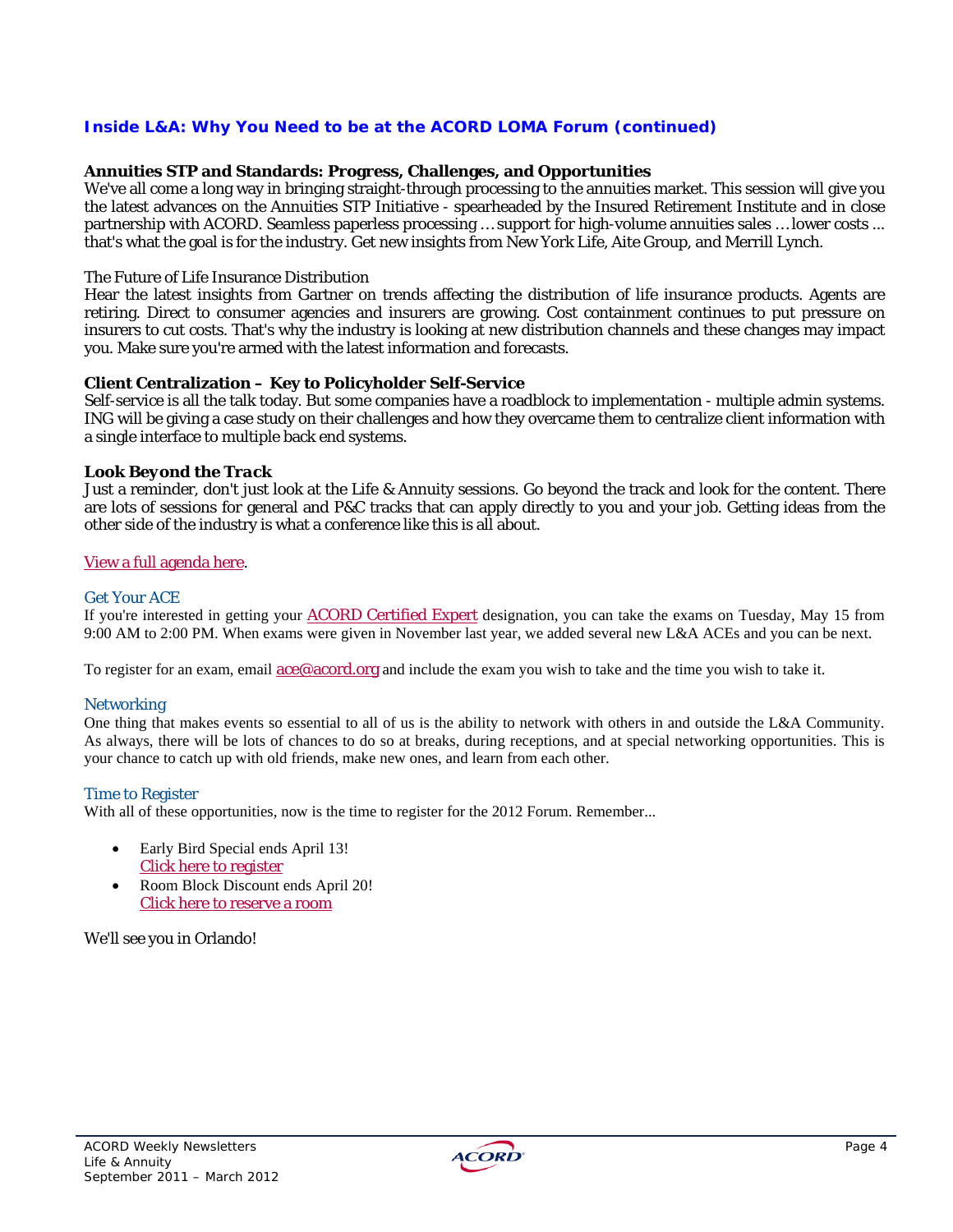# **14 March 2012**

### **ACORD L&A DTCC EDI Admin Spec Released**

#### by Michael Carroll, ACORD

The latest version of the ACORD DTCC EDI specification is now available as an administrative release for review by the membership.

This version includes the first of two scheduled enhancement releases for 2012. DTCC Insurance & Retirement Services (I&RS) Enhancement Releases include Review Board Enhancement Requests submitted by participants, as well as maintenance items the National Securities Clearing Corporation ("NSCC") deems necessary to improve the overall operational performance of the system.

These changes will impact:

- ACORD L&A EDI DTCC APP Application
- ACORD L&A EDI DTCC COM Commissions
- ACORD L&A EDI DTCC FAR Financial Activity Reporting
- ACORD L&A EDI DTCC L&A Licensing & Appointments
- ACORD L&A EDI DTCC POV Positions & Valuation

For download instructions, click here.

Don't miss the session *Annuities STP and Standards: Progress, Challenges, and Opportunities* at the 2012 ACORD LOMA Insurance Systems Forum.



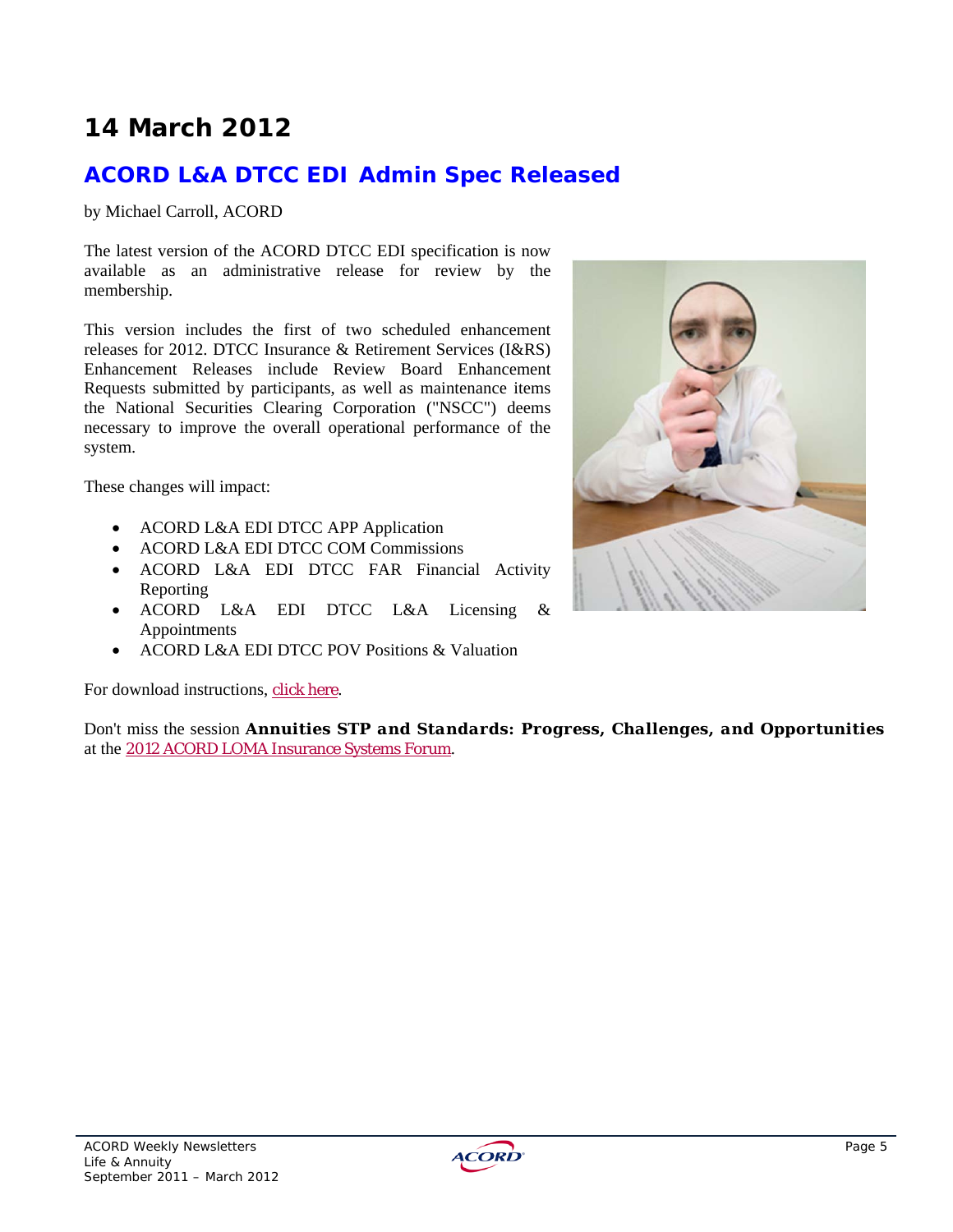# **29 February 2012**

## **COV vs. COVOPTION: Solution In Sight**

by Michael Carroll, ACORD

COV vs. COVOPTION — it's a battle that may be coming to an end very soon. For several years, the ACORD Life Product and Policy Lifecycle Working Groups have been discussing clearer definitions for the use of these two terms used for modeling messages.

"After several false starts, we settled on a set of guidelines we called 'The Foxworthy Approach', named after comedian Jeff Foxworthy's 'you might be a redneck' routine. We believe we've finally come to a conclusion," said Karen Mottley, Business Architect, ACORD. "What we need now is to get the entire life community involved in reviewing the solution and voicing their opinions so that we meet everyone's needs."

#### The Guidelines

To make things clearer, specific guidelines were established to specify when something is a coverage option and when it is a rider. By following these guidelines, it should make it easier to determine which to use based on the circumstances.



#### Coverage Option

A component is most likely a coverage option if

- It is a natural extension, enhancement, or addition to a component already defined as a coverage.
- It is electable for a specific base or non-base coverage.
- The benefit it provides is a direct function of some aspect of a component already defined as a Coverage.

#### Rider Coverage

A component is most likely a separate rider coverage if

- It is not the base coverage and it "stands by itself".
- The component has a monetary benefit (e.g. face amount) of its own that is determined independently from the amount of the base coverage (with the exception of some minimum or maximum values). This benefit amount is not a direct function of some aspect of another component.
- The participants and roles (e.g. insureds, beneficiaries) relative to the component are different from those defined on the base coverage.
- There can be one or more additional components on the component.
- The component is individually underwritten with the potential for different rating results from the base coverage.

For a full list of guidelines and the accompanying white paper, please contact Karen Mottley at kmottley@acord.org.

"One thing we learned from this process is the passion of many members of the life community. Their level of involvement and participation was crucial to this project and we appreciate all the input we received," Mottley concluded.

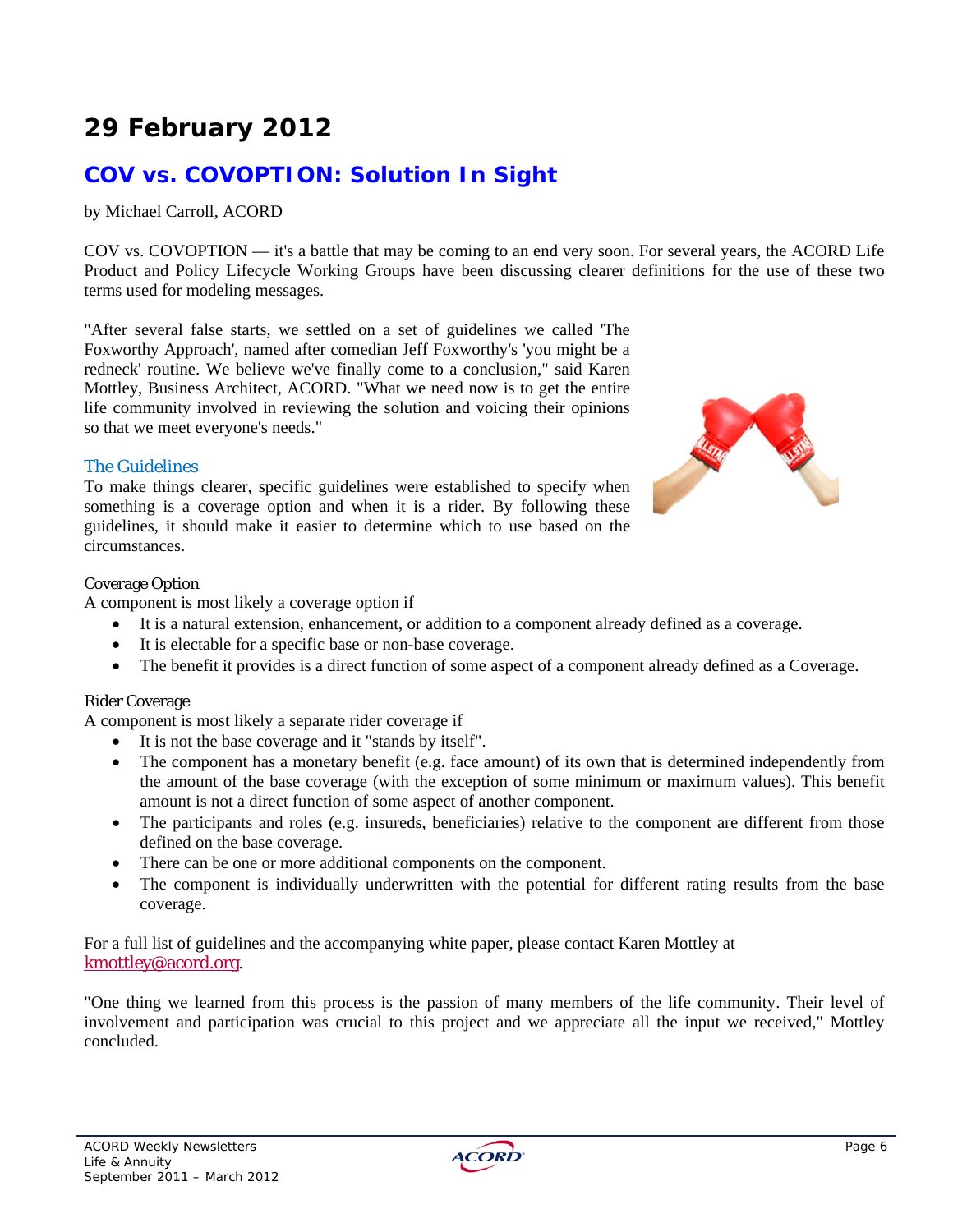## **ACORD at ILTCI Conference**

by Michael Carroll, ACORD

ACORD President & CEO Gregory A. Maciag, Program Manager Yolanda Austin, and Market Development Manager Brian Marable will be representing ACORD at the 12th Annual Intercompany Long Term Care Insurance (ILTCI) Conference March 18-21, 2012 at the Paris Hotel in Las Vegas.

"We've been participating in this annual conference for several years and we're working to help the LTCI community become more knowledgeable about ACORD's standardized LTC forms," said Austin. "Last year, we were exhibitors and we got to meet a lot of people who didn't know about or fully understand the value of standards or what was available for this market. This year, we're continuing on that mission with the help of our member advocates as well and spreading the word about ACORD LTC Standards."

Several standardized forms are available for the LTC market including:

- ACORD 650 Authorization For The Release Of Health Information
- ACORD 651 Electronic Funds Transfer Authorization Form for Long Term Care Insurance FIG 2007/07 PDF/PDF Fillable
- ACORD 652 Credit Card Payment Authorization Form for Long Term Care Insurance
- ACORD 653 Policy Delivery Receipt

These standards were developed by ACORD's Life & Annuity LTC working group chaired by Sandra Latham of LTCI Partners. The group meets twice a month to take on these and other standards developments and enhancements and is currently finalizing the development of the 103 New Business Submission for LTC transaction specification.



See ACORD in Booth 80!

"Because of the work done by this Working Group, we're able to help the industry streamline LTC data sharing. These member volunteers are also publicly advocating for the implementation of these forms and we're glad to recognize all they've done for ACORD and for the industry," concluded Austin.

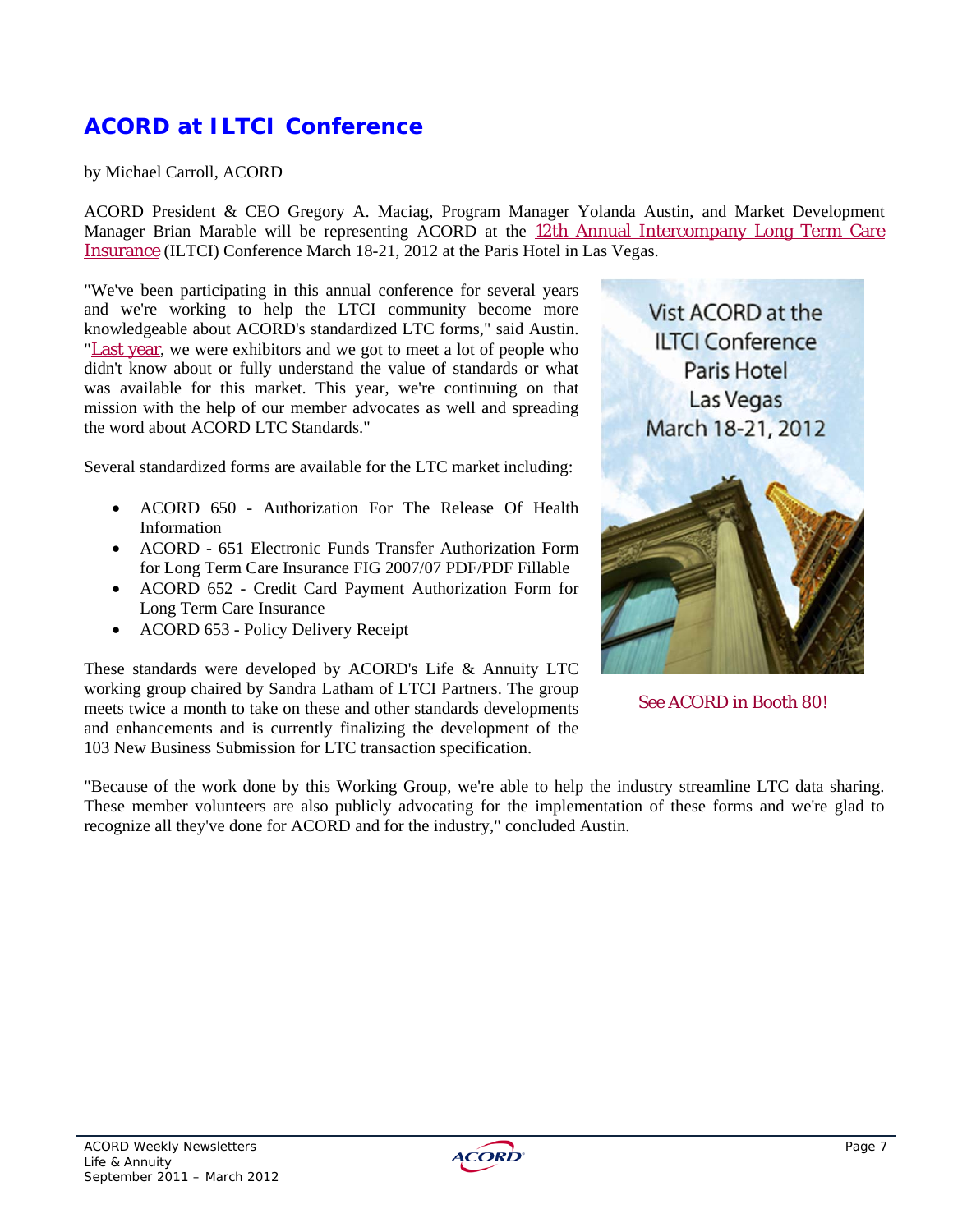# **22 February 2012**

### **L&A Forms & Data Mapping Group Takes on Challenges**

#### by Michael Carroll, ACORD

Taking L&A forms to a new level, the newly formed ACORD L&A Forms & Data Mapping Working Group is busy reviewing, planning and enhancing. Chaired by Pam Simonds of VERTEX and Rolando Rodriguez of John Hancock, the group is focused on a full review of ACORD's catalog of L&A forms and planning for updates. At the same time, they are taking on eLabeling, advocacy activities, and industry education.

"The goal is to review ACORD's existing L&A Forms, see which forms need to be enhanced and updated, and determine gaps. They'll also be ensuring that the eLabel mappings to the ACORD Life & Annuity XML Data Model are provided and updated to ensure electronic data portability," said Yolanda Austin, Program Manager, ACORD.

#### eLabels

eLabels are an essential part of ACORD's eForms. They provide mapping capabilities from the form itself to ACORD XML while providing consistency. These eLabels will be reviewed and updated by the group as needed.



"We showed a demo to the group of how eLabels work with ACORD Standards using the NBfA [New Business for Annuity] transaction spec and the benefits were clear to all," added Austin. "This will make the ACORD L&A forms more essential for the industry and help drive adoption and implementation."

#### Replacement and State Mandated Forms

State mandated forms including NAIC forms and other state specific replacement forms are first on the agenda. A Replacement Matrix is under development and will list the replacement and NAIC usage for each state.

ACORD had created state replacement forms and they will be updated accordingly. The first existing forms being reviewed are the ACORD 759 - Important Notice Regarding Replacement - Model Regulation States and ACORD 760 - Important Notice Regarding Replacement.

#### Producer Appointment & Continuing Education Forms

Another priority being addressed is the L&A Producer Licensing & Appointment continuing education requirements. There is an existing ACORD 758 - Life, Annuity and Health Producer Appointment Form that will need to be reviewed and updated to meet current regulations.

Carriers provide product-specific training to their producers and administer it in a variety of ways. To meet these specific needs, the group is gaining a better understanding of what those requirements and regulations are so that the form can be reviewed and updated to meet industry needs.

#### **Participation**

"This Working Group has an ambitious list of priorities that will really help all of the industry in the end. They are meeting twice a month and looking for all the input and participation possible to make these goals realities," said Austin.

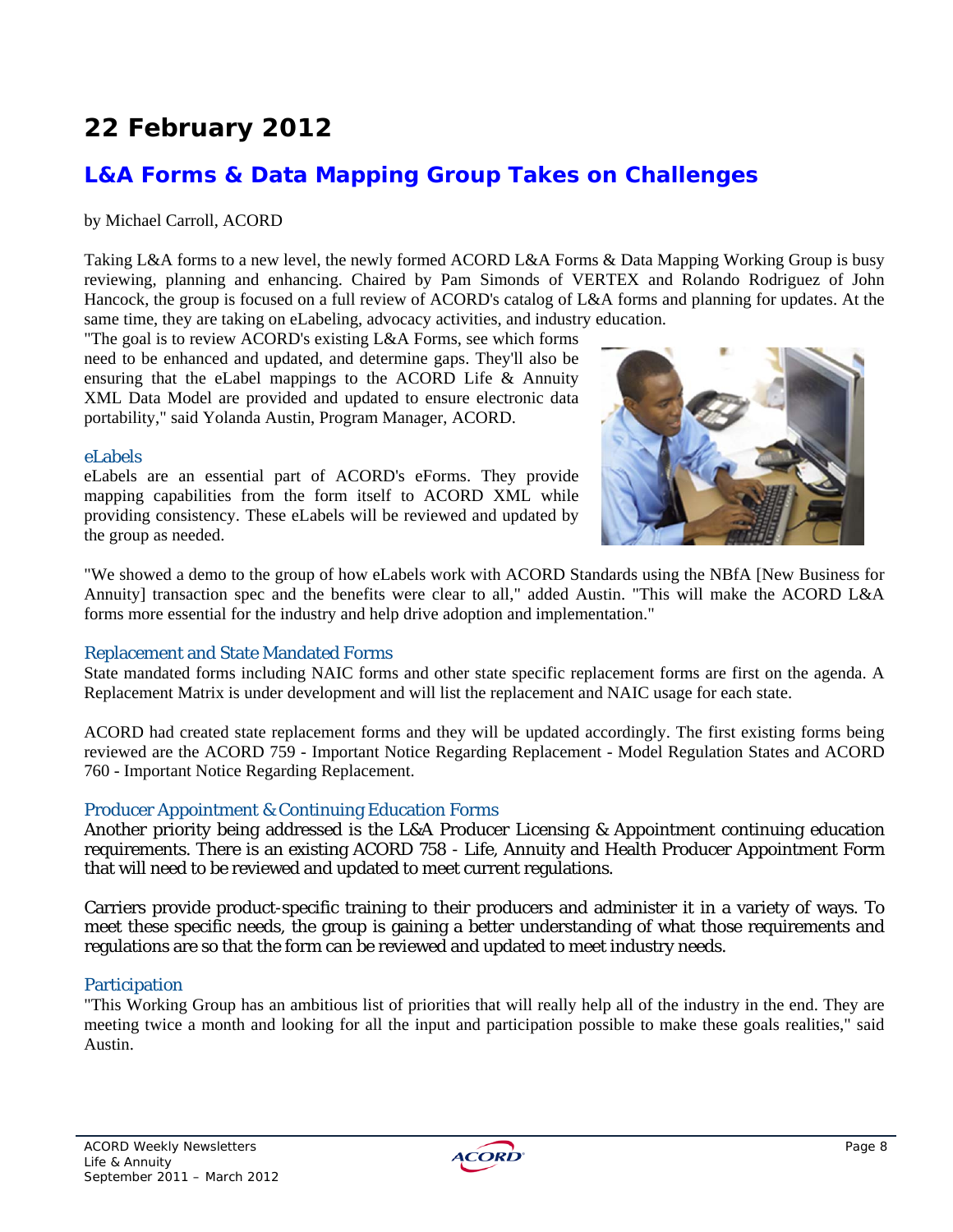#### *L&A Forms & Data Mapping Group Takes on Challenges (continued)*

To participate:

- Be sure you're registered at www.acord.org
- Email workinggroups@acord.org and ask to be added to the list for the L&A Forms & Data Mapping Working Group

"Standardized L&A Forms are essential for improving data communication in this market. By working together, we can make this happen quickly and efficiently. It's ACORD members who drive this process and who have the expertise to bring these new and updated forms to the market," Austin concluded.

# **8 February 2012**

### **Voting Opens Shortly on ACORD L&A DTCC EDI Standards Changes**

by Michael Carroll, ACORD

Voting on Maintenance Requests (MRs) for the ACORD Life & Annuity DTCC EDI Standard opens on February 10 and runs through end of day (Eastern US) on **February 17th**.

Voting is open to ACORD regular Life & Annuity members and/or Associate Members in good standing with ACORD at the time of vote. There is one vote per organization for each Maintenance Request (MR).

#### Voting

To vote on these changes:

- View the voting instructions online here.
- Once you have completed your ballot, email it to **mrvoting@acord.org** by close of business (eastern US), February 17, 2012.



### **TRXie**



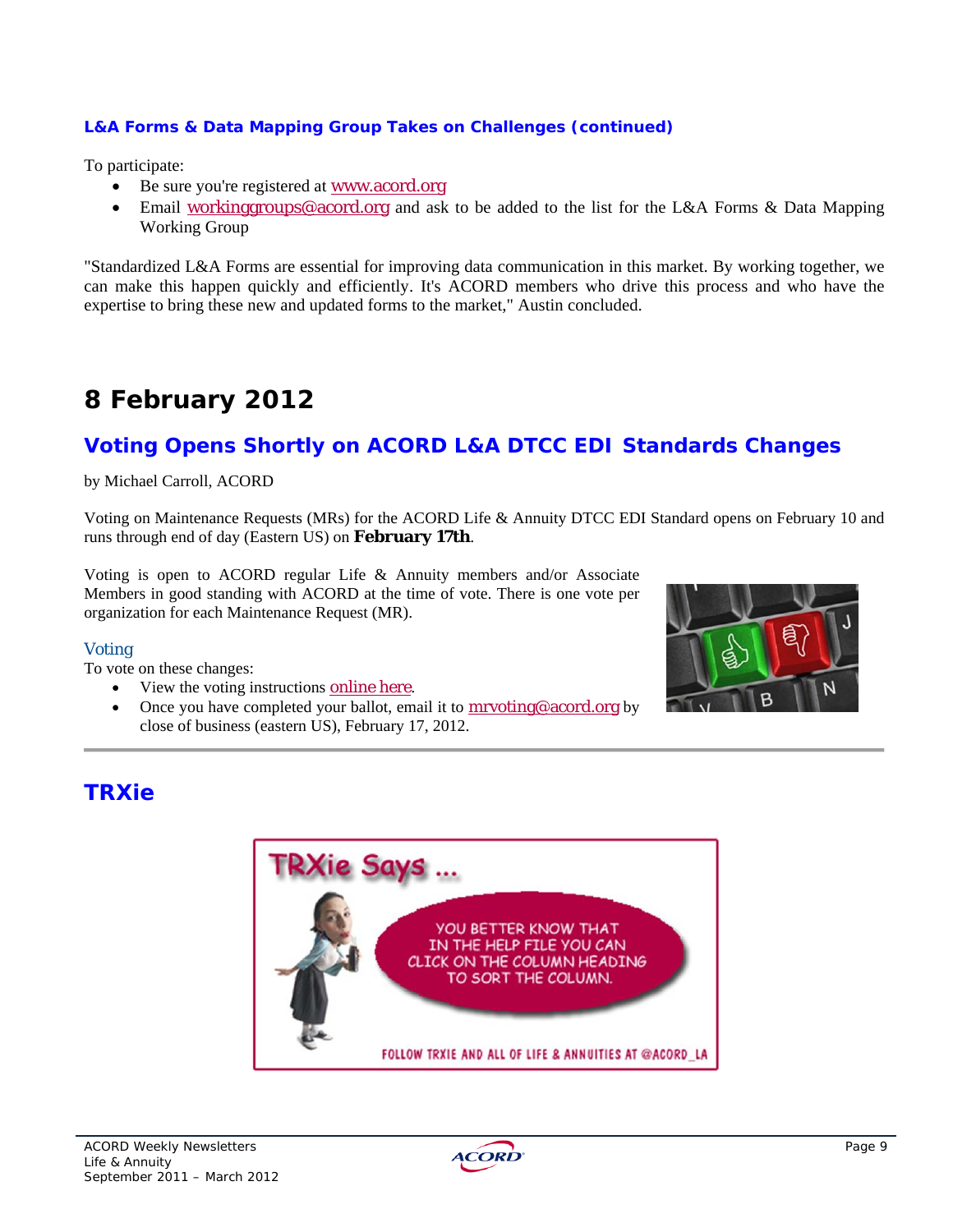# **ACORD DTCC EDI Plenary**

by Michael Carroll, ACORD

A plenary session specifically for the ACORD Life & Annuity DTCC EDI Standard is set for February 7, 2012, from 1:00 PM to 2:00 PM (Eastern US).

Plenary sessions are the final opportunity to discuss any and all issues related to proposed maintenance requests prior to voting. All members should attend. However, it's particularly important if you proposed an MR during the cycle or will be impacted by the proposed changes.

#### Registration

To register for this plenary: Email workinggroups@acord.org and ask to be registered for the ACORD L&A DTCC EDI Plenary.



ACORD will send all registered members logistics information for the events selected prior to the session(s).

## **TRXie is here!**



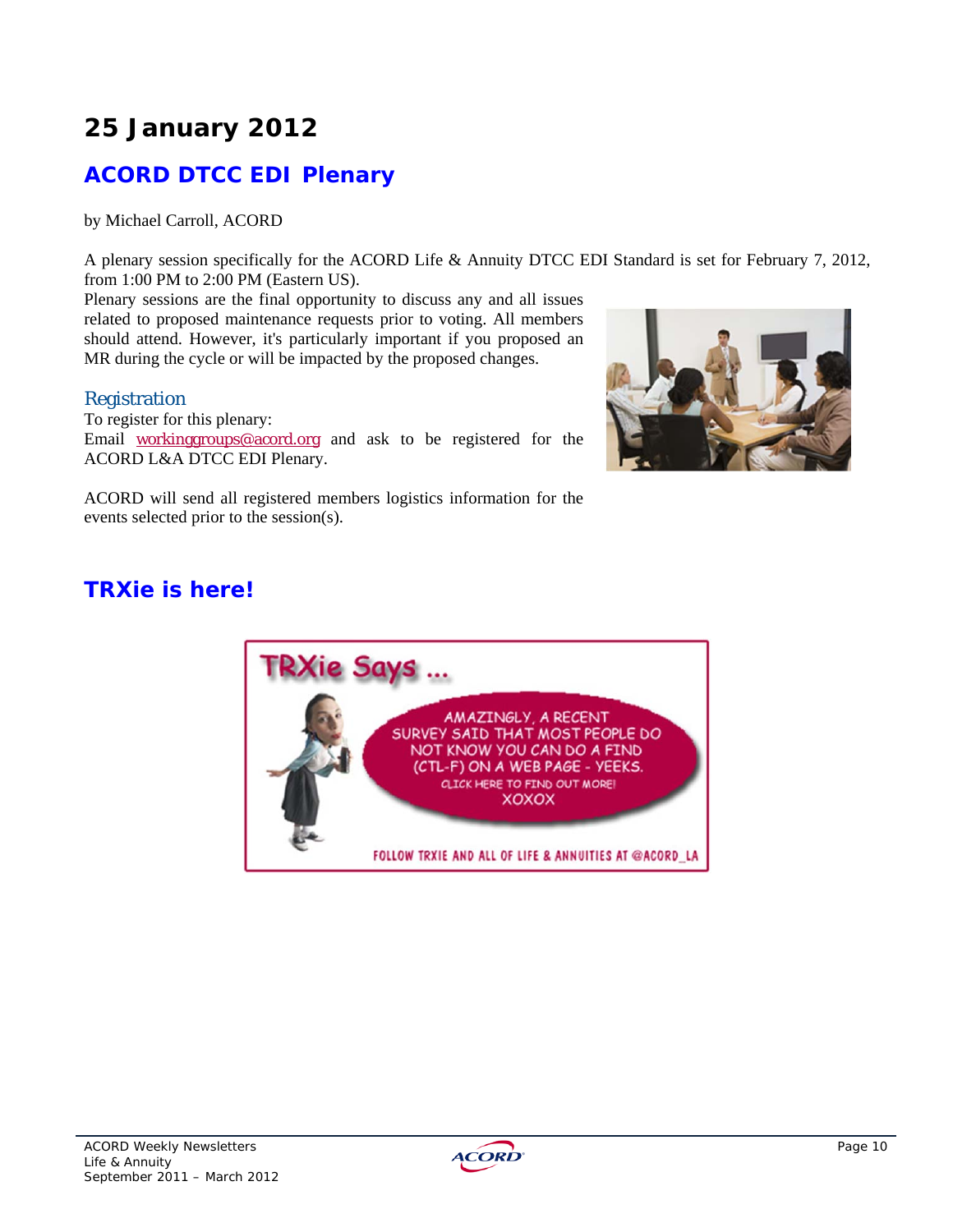# **ACORD DTCC MR Deadline Nears**

by Michael Carroll, ACORD

The deadline for submissions of Maintenance Requests (MRs) is coming up soon for the current ACORD Standards Cycle.

All submissions must be received by close of business (Eastern US time) on **January 27, 2012**.

Maintenance Requests (MRs) are changes or enhancements proposed to existing standards. Any interested party may submit an MR for consideration. However, voting on MRs is a benefit of ACORD membership.

To learn more about the MR process and how to submit them, click here.

#### Upcoming Dates

The following are upcoming dates in the ACORD DTCC EDI Calendar:

- **February 7, 2012**  1 pm - 2 pm Eastern US Plenary
- **February 10-17, 2012**  MR Voting Period
- **February 21 2012**  Voting Results
- **March 9, 2012**  Administrative Release
- **March 22, 2012**  Final Spec Release

### **Who's TRXie?**

by Michael Carroll, ACORD

&Annuity Standard? Did you ever look for an answer to what could be an odd yet important question?

You're not alone.

Hear from a new voice in the L&A Community who has the inside track and isn't afraid to share it. That's TRXie.

Look for her in the L&A section of the ACORD Weekly newsletter to share insights, links, tips, and tricks to help everyone from a new L&A member to a seasoned professional. She'll also be tweeting these tips so sign up for @acord\_LA and be the first to know.





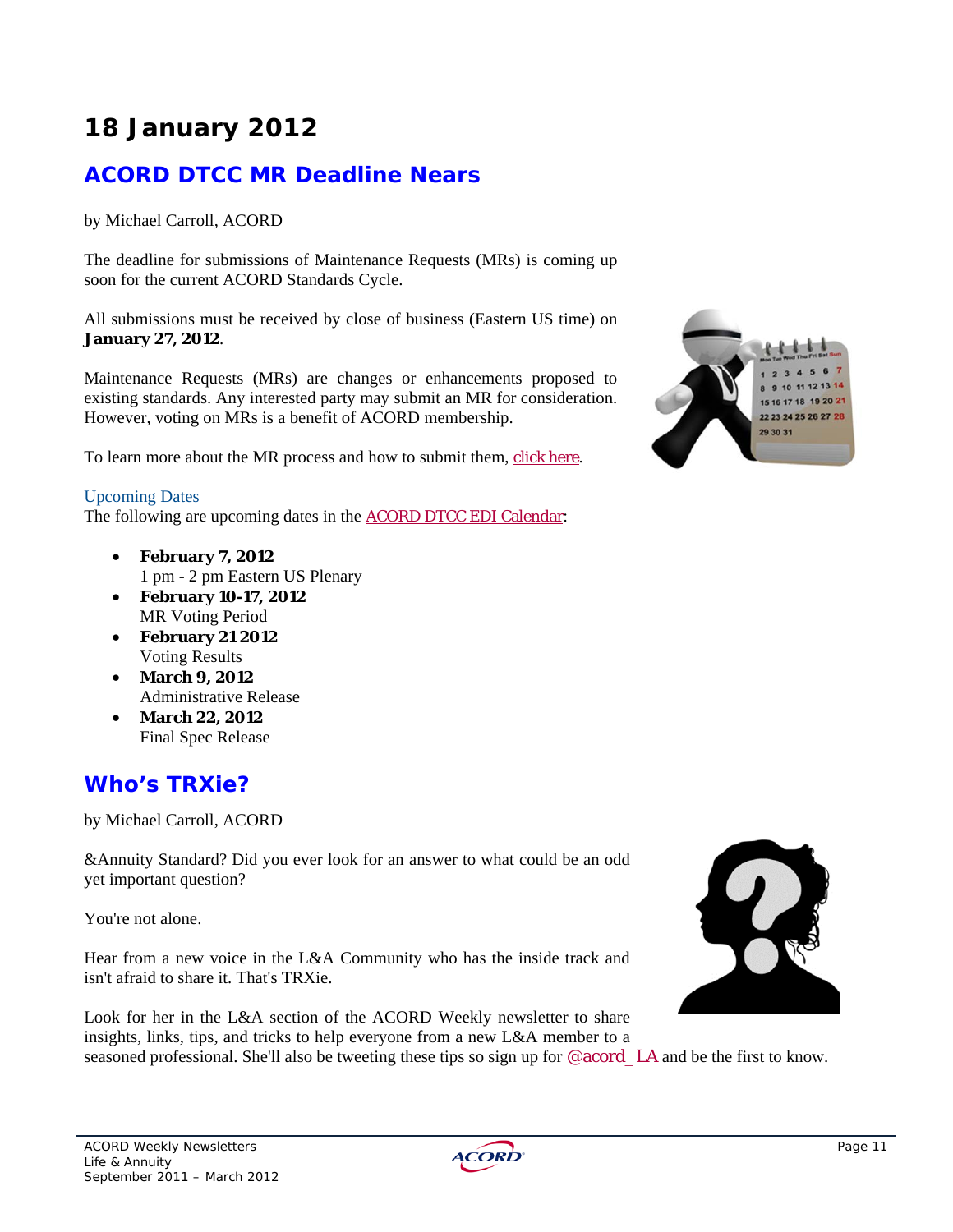### **Employee Benefits Health Data Meeting**

by Michael Carroll, ACORD

On January 9, leaders of the Employee Benefits Working Group met in ACORD's Pearl River office and virtually to discuss their next endeavor - Health. Initiative sponsors and group leadership focused on the need to standardize this area.

Co-chairs Burt Tower, M3 Insurance Solutions; Jeff Bergan, Principal Financial Group participated by phone.

The meeting was facilitated by ACORD's Yolanda Austin, Program Manager; Rick Heil, Director of Standards; Karen Mottley, Program Manager; and Mike Bauer, Technical Architect.

The overall goal is to develop a message specification along with the elements and rules needed to communicate health data via a Product Profile for Health.



(l to r) Back Row: Paul Pedota, Ebix Health; Gary Parent, VERTEX; Rick Heil, ACORD, Peter Everett, Ebix Health; Mike Bauer, ACORD. Front Row: Steven Lazar, Ebix Health; Ellen Milantoni, Ebix Health; Yolanda Austin, ACORD; Frank Sentner, CIAB.

"We laid the groundwork and generated a lot of great ideas and plans. In the next couple of weeks, we'll be providing a lot more details about the plans, schedules, and objectives," said Austin. "If you or your organization is involved with the communication of health data for employee benefits, this is the time to sign up and get involved with the initiative. The more input we receive, the more robust the schema messaging can be."

#### Participating in the Working Group

If you are interested in participating in this working group:

- Be sure you're registered at www.acord.org
- Email workinggroups@acord.org and ask to be added to the list for the Employee Benefits Working Group







Pedota, Mottley, Parent Lazar and Milantoni



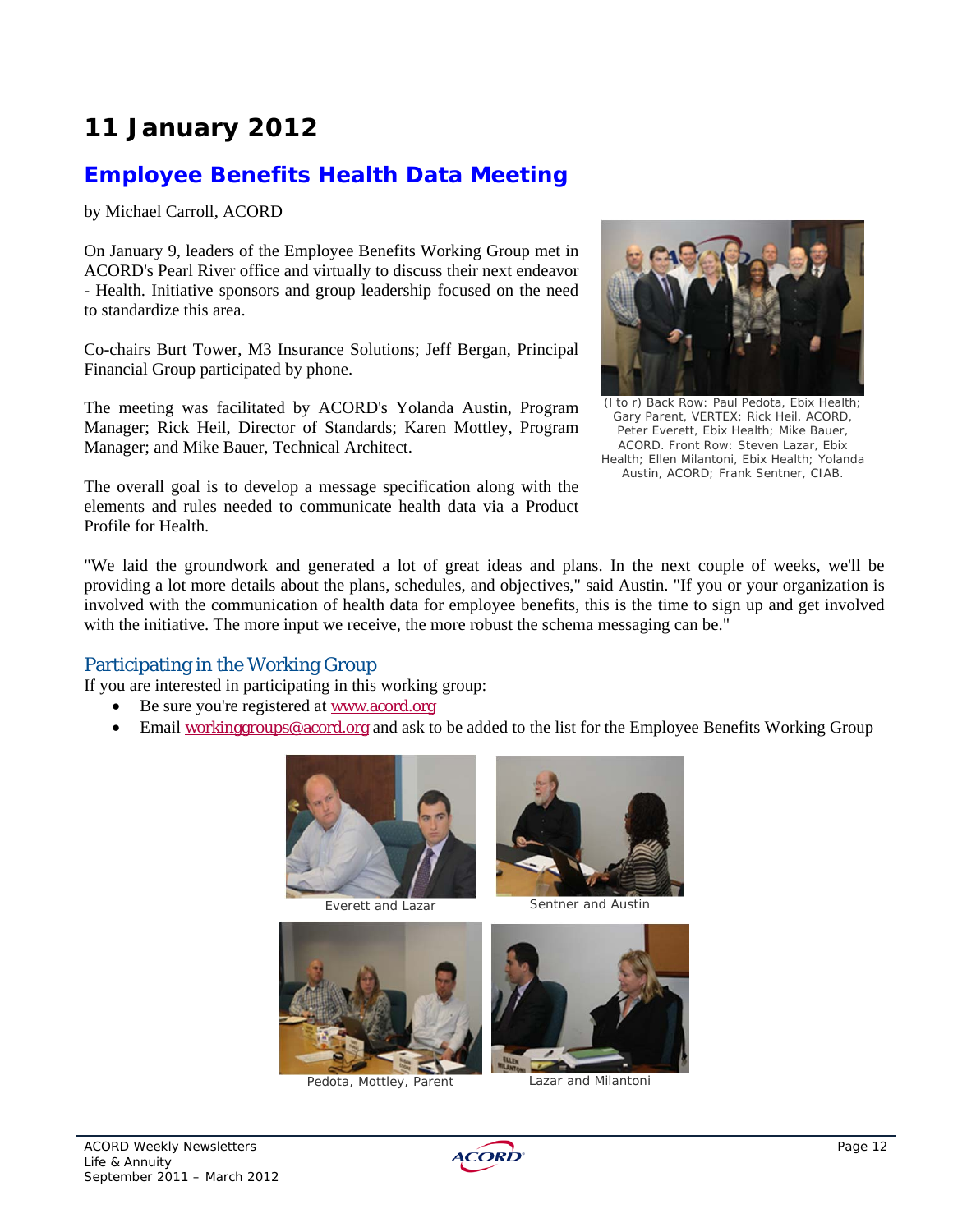### **Inside L&A: Tools & Initiatives Shaping the Future**

#### by Yolanda Austin,

Life & Annuity Program Manager, ACORD

In 2011, the ACORD Life & Annuity program took on a number of areas from the usual Standards enhancements to supporting and driving implementation to finding ways to improve the way we deliver the Standards. Thanks to the work of ACORD's members, we've made major advances which only increase our commitment to take on more.

In early 2011, ACORD announced an enterprise-wide focus on becoming more agile. It began with a new ACORD Standards Committee structure as well as the formation of the ACORD 2020 Advisory Group. In July, and under the chairmanship of Walter Berkowicz of Allstate, we released our first L&A Priorities Document.

#### Improving Standards

Following the contribution of DTCC's EDI layouts, we've integrated them into ACORD and our Standards process. The latest cycle of changes is now underway. We also formed a Forms Focus Group which is taking a fresh look at ACORD's L&A Forms in relation to industry needs. We also completed two very successful Standards cycles where we made major advances in enhancing the L&A Standard with 161 Maintenance Requests being approved by the membership.



L&A Chair Walter Berkowicz and I preparing for the L&A Steering Committee Town Hall Lunch in November

#### Improving Tools and Processes

We made a lot of advances in 2011 to improve the consistency of the L&A Data model as well as the way we deliver message specifications to you. Consistency improvements were made to the data model to ensure the descriptions and definitions conform to naming conventions. Help file revision highlights were also made available to provide additional information on the source of changes and enhanced navigations. The proof-of-concept of the



Ed Skoviak, ACE, MassMutual and cochair of the L&A Architecture Working Group

Message Forge toolset was a success and is currently being used to create detailed message specifications to provide effective and consistent implementations.

#### Driving Implementation

Two areas in particular are helping to increase implementation of the ACORD L&A Standard. Plug and Play was a major initiative in 2011 with successful events at both the ACORD LOMA Forum and ACORD Implementation Forum. We've also been working with the ACORD 2020 Advisory Group to support their efforts towards implementation.

#### Building Awareness and Expertise

Working with the ACORD Certified Expert area, we continued to increase awareness of the program and its importance. This added

several more L&A Experts to the list. We also worked to build a new "starter kit" for members to help them more easily implement the Standard and increase knowledge of the resources available.

Those are just a few highlights. Look for more information on these and other priorities in the coming weeks.

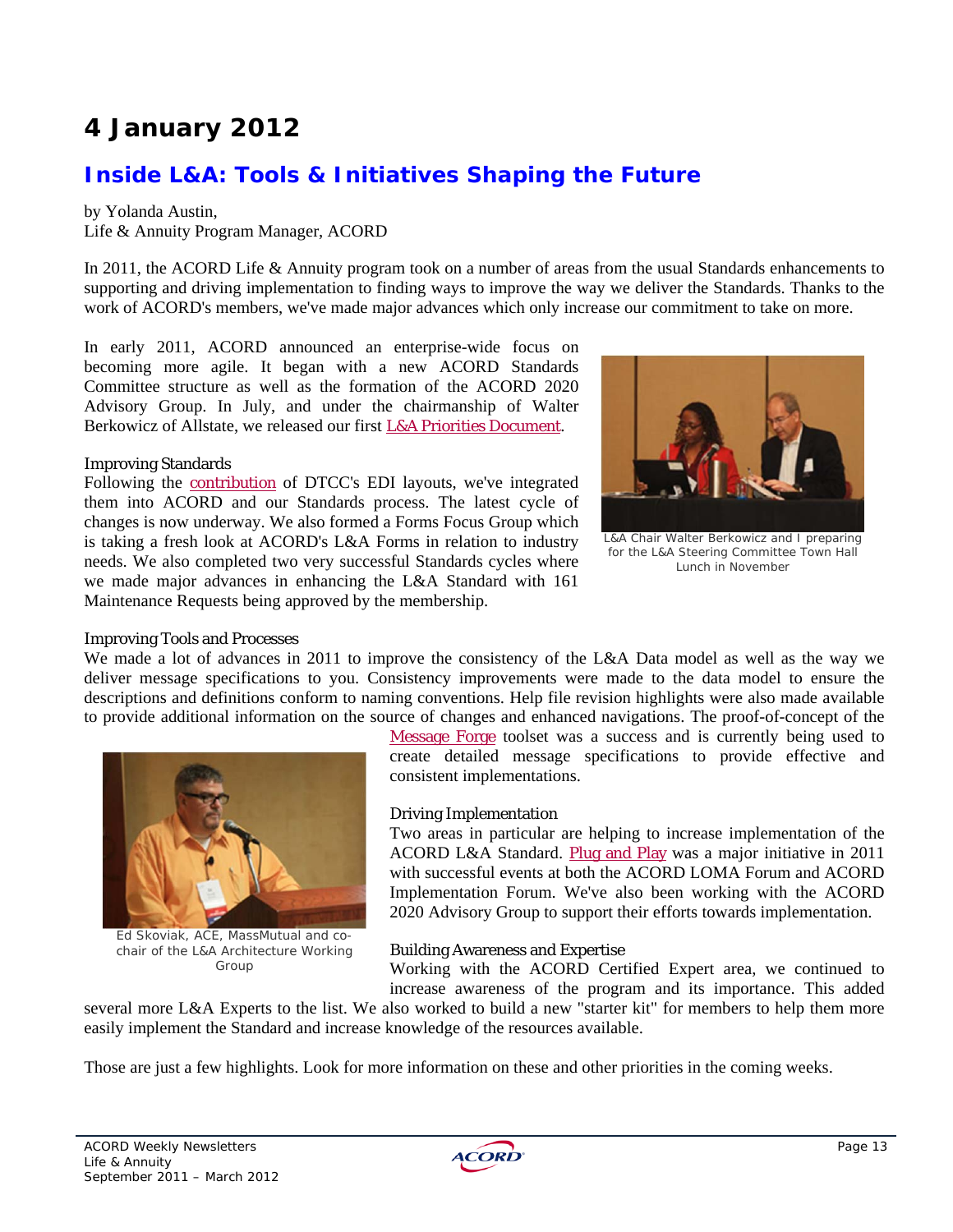#### *Inside L&A: Tools & Initiatives Shaping the Future (continued)*

#### **In 2012 ...**

While much was done towards our 2011 goals, it was just the beginning. We laid the groundwork for even more advances that will not only improve the L&A Standard, but how that information is provided to members. These include:

- Better defining messages as we roll out the Message Forge tool set
- Incorporating aSDO within L&A as was done within other areas of ACORD Standards
- Publishing the new Life & Annuity Member Tool Kit
- Publishing the Life & Annuity Value Proposition Kit
- Continuing to improve Standards
- Continuing to improve Tools & Processes

Be sure to keep up to date on what's happening and join a Working Group today!

## **14 December 2011**

### **Dates for ACORD DTCC EDI Cycle**

by Michael Carroll, ACORD

Dates specific to the ACORD DTCC EDI Standard are now available. These are only for this Standard. All others follow the **ACORD Standards Calendar**.

| 27 January 2012                        | Maintenance Request Deadline |
|----------------------------------------|------------------------------|
| 7 February 2012                        | Plenary                      |
| 20 February 2012 -<br>17 February 2012 | Voting                       |
| 8 March 2012                           | <b>Spec Release</b>          |
| 22 March 2012                          | Final Spec Release           |



Jeff Bergan, Principal Financial and Burt Tower, M3 Insurance Solutions - co-chairs of the Employee Benefits Working Group

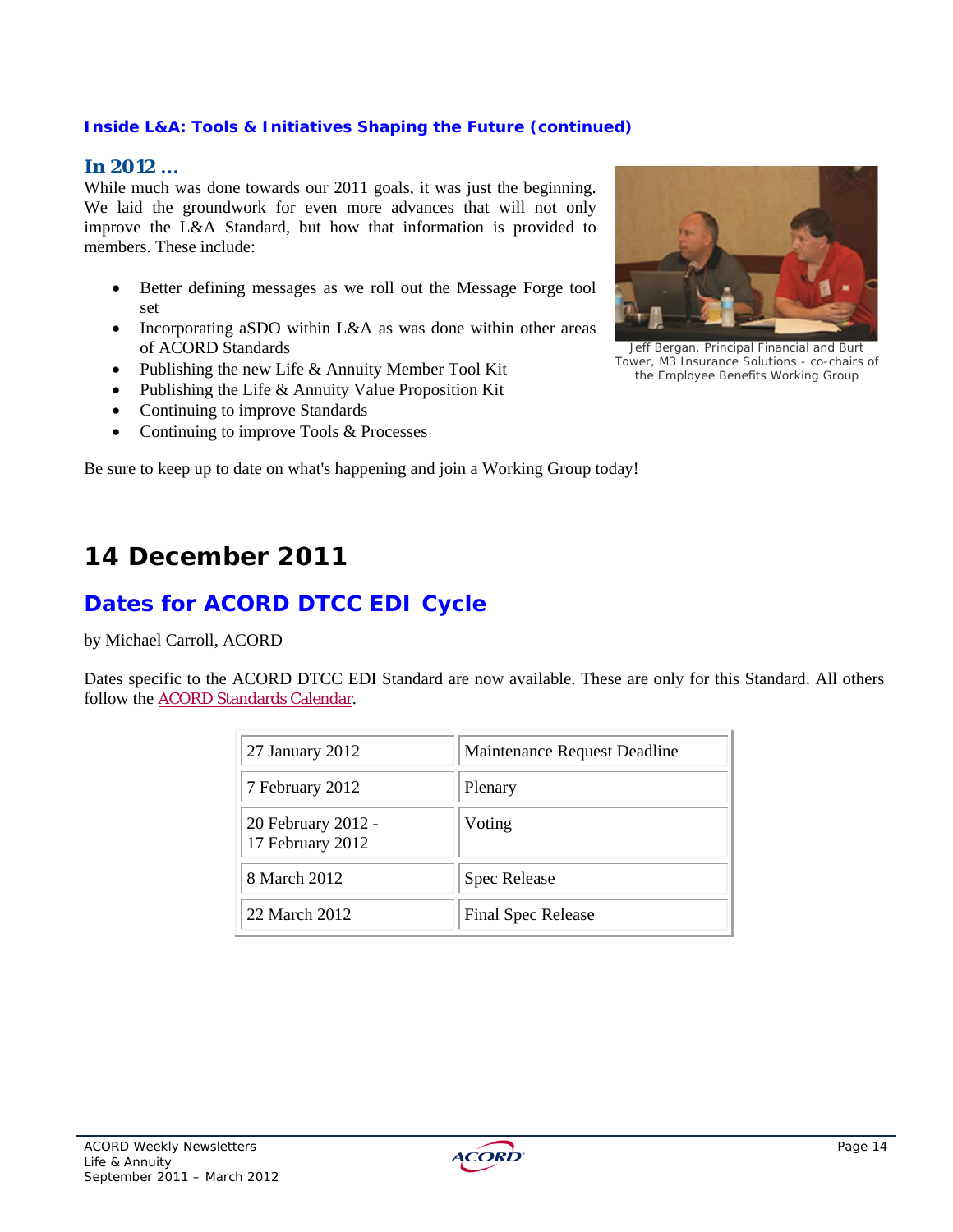# **30 November 2011**

## **A Better Way to Document Standards**

by Michael Carroll, ACORD

Simply put, ACORD's Standards are large. They are all-encompassing documents and they continue to grow and evolve over time. This makes maintaining and updating documentation difficult and cumbersome as each standards cycle comes to a close and a new version is produced.

To streamline this process, ACORD is implementing a tool set known as Message Forge that helps automate the documentation process, thereby providing efficiency as well as consistency. It is currently being used within the Life  $\&$  Annuity area. Other areas are evaluating its applicability to their specific communities.

"What we needed was a way to more agilely create more specific and exacting message specifications. The manual process, while it did the job, was not efficient and had a lot of redundancy," said Rick Heil, Director of Standards, ACORD. "Since many data elements within the Life and Annuity Standard are reusable, a change to one item would require changes in multiple specs ... each change, done by hand. That's why we needed a tool to do it once, do it consistently, and do it fast."



Message Forge is a metadata format for messages that complements the L&A Data Model, data, and Help file. The goals are to:

- Increase efficiency
- Increase ease of implementation
- Increase ease of change tracking

"You can even compare versions of documents for changes in Word. We wanted to let you get the information you needed easily, quickly, and independently," added Karen Mottley, Program Manager, ACORD.

Another benefit is the ability to add data to the specifications as proposals (maintenance requests). They can be voted on and added to the spec right away. "This supports the move towards an agile Standards Development Organization since we can be more responsive. It also gets rid of the need to cross-reference multiple documents. It's all there, as it will be if approved," said Yolanda Austin, Program Manager, ACORD.

Not only will the solution provide consistency in data, it also provides consistency in documentation. As the information is generated based on a template, all specifications will look and act the same way.



"All new changes are being made within Message Forge today. We're already transitioning older documents to the system so changes will be easier going forward," according to Mottley. Some of the other benefits include:

- Easier, hyperlinked navigation
- Color-coding for specific elements such as proposed changes

"Message Forge will give us the ability to be more responsive to changes as well as make it easier for members to see and vote on changes to the Standard," concluded Austin.

Heil added that "this is a significant step towards a whole new Framework-based standards production platform to produce ACORD Standards quickly and on-demand."

For more information, download the presentation, MP3, or MOV file from the ACORD Implementation Forum.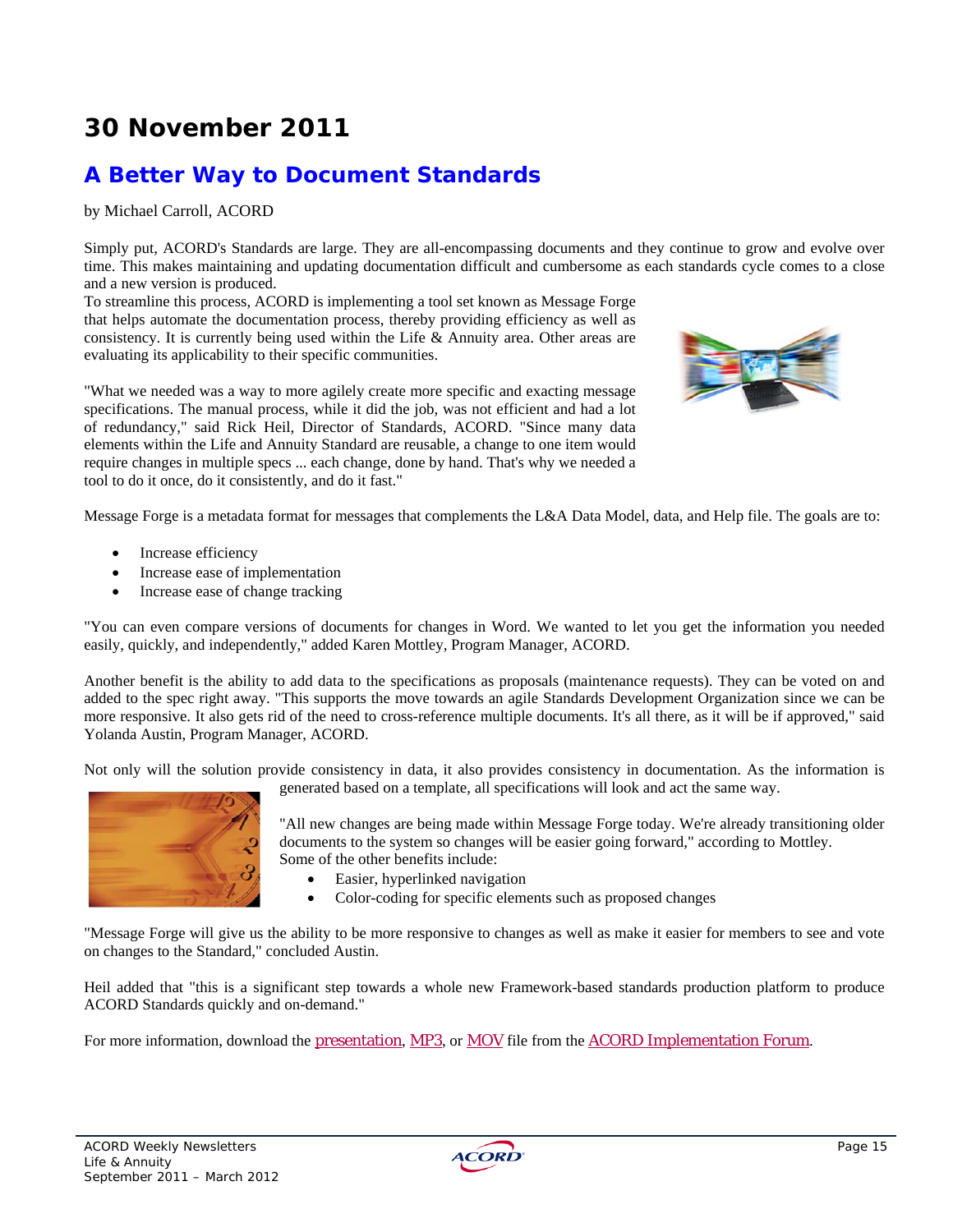# **16 November 2011**

### **Pay as You Drive: Is There a Future? (Part 1 of 3)**

#### by Ara C. Trembly

The idea of pay-as-you-drive (PAYD) auto insurance is hardly a new one in our industry, but despite many trial balloons and much publicity, the concept has failed to catch on in a big way. On the other hand, insurers haven't given up on the idea, and with that in mind, we asked several industry analysts about the current state and future outlook of PAYD.

There are several flavors of pay-as-you-drive, notes Karlyn Carnahan, Principal, Novarica. The simplest is a pure odometer reading based on mileage (The more miles you drive the more insurance you pay.). "The most complex is a version that uses telematics to capture not only time and mileage, but more importantly, driving behavior," she adds. "Factors such as time of day, rapid acceleration or deceleration, and radius are all used to modify the premium based on the driving risk."

According to Carnahan, PAYD is still relatively new in the US, but some carriers are dipping their toes in those waters, including Progressive, Liberty Mutual, GMAC, Cooperative, and MileMeter.

"I think it is best to think about pay-as-you-drive as one type of telemetrics-based pricing (an insurer accessing a data set that includes miles driven, but could include time of day, GPS-provided locations, speed, acceleration/braking, etc.)," says Donald Light, Senior Analyst with Celent. "Many insurers are investigating and/or piloting forms of telemetrics-based pricing."

"Finally, it looks like interest in the notion is on the rise," asserts Ellen Carney, senior analyst with Forrester Research. "Progressive is marketing SnapShot more vigorously, and other carriers, including

State Farm and AAA, are planning PAYD offerings as well. Consumers get rewarded for safe driving, and get to buy just what they need. Consumers that we've surveyed have expressed big interest, so it's potentially a great market opportunity for carriers. You're also seeing Policy Administration vendors stepping up with core applications for this product."

#### *Next week, learn about who benefits from PAYD.*

*Ara C. Trembly is the founder of Ara Trembly-The Tech Consultant (www.aratremblytechnology.com), a writing, consulting, and advisory practice focusing on technology for the insurance industry.*



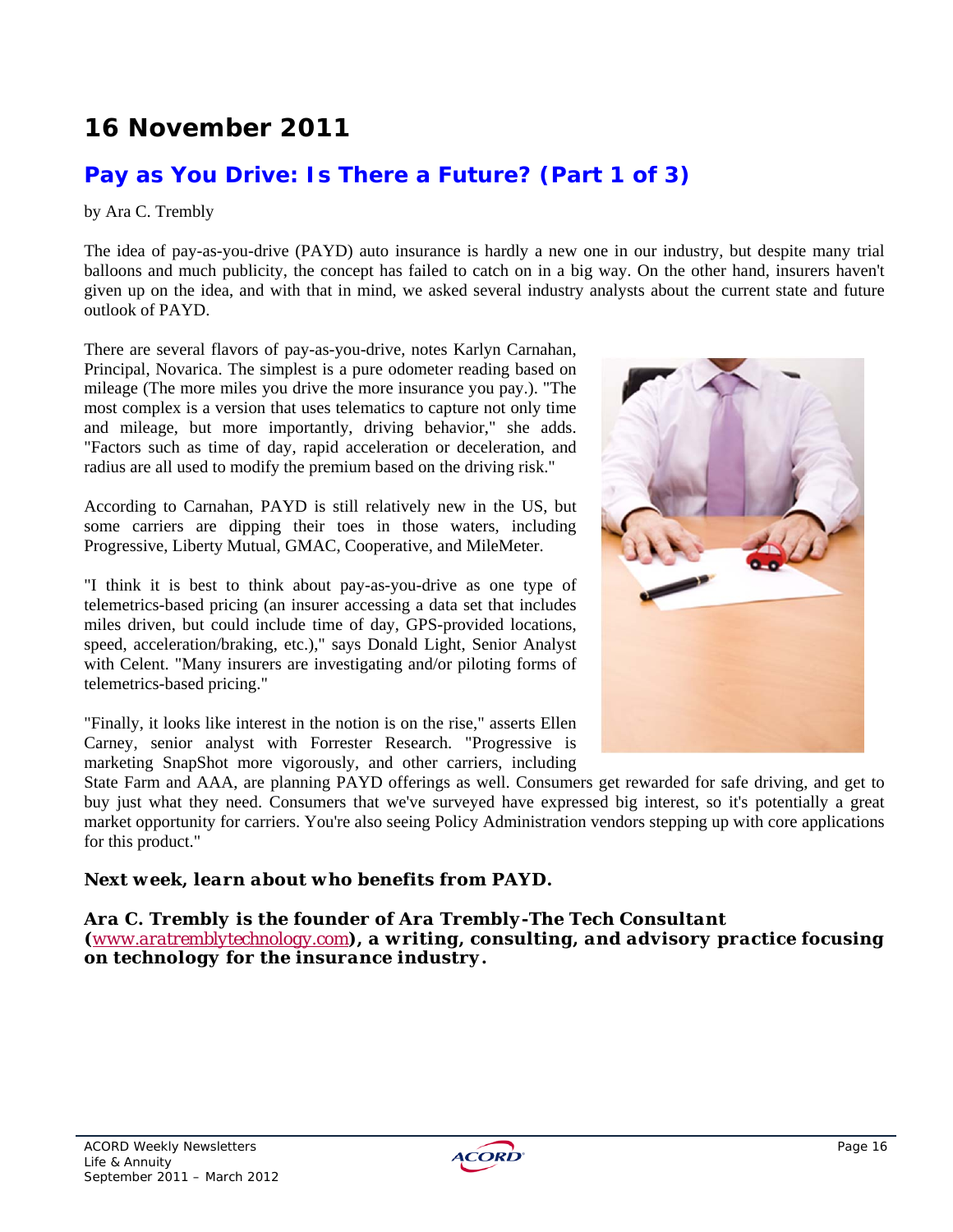# **2 November 2011**

## **Prudential Proves Value of AVI**

#### by Michael Carroll, ACORD

In 2009, an ACORD Working Group formed with the goal of improving the way data was communicated between carriers and vendors — Automated Vendor Invoicing. Following a successful pilot and implementation, Prudential Insurance has proven the value of Automated Vendor Invoicing (AVI) implementation.

In March 2010, Prudential blazed this new trail by being the first carrier to pilot the ACORD AVI standard with two of its vendors – EMSI and CRL. As documented in their case study, the pilot implementation was a success.

As of September 2011, Prudential once again led the way and launched AVI into production. This is the first full implementation of the solution, which uses ACORD messages to share vendor data rather than spreadsheets.

"This was a major step forward for the Working Group and the industry," said Working Group Chair Jerry Verden, EMSI. "By not only piloting but also implementing AVI, Prudential showed that this was a powerful way to save time and money while improving business processing. Being first is not always easy and we all appreciate their efforts and willingness to volunteer and implement."

#### **History**

Prior to implementing the AVI Standards, each vendor submitted invoices in a different format that required manual research to validate. Invoices were submitted monthly and could take weeks to fully research before payments were released. It was time consuming and susceptible to errors due to the volume of billing records on each invoice. The invoice statements were typically in Excel spreadsheets.

The solution was to utilize ACORD Messages to automate the vendor invoicing process. While the approach might not alleviate 100% of the invoicing tasks, it would improve overall efficiency. Other goals included:



- Creating more granular, more consistent information Saving money through an improved workflow
- Automatically reconciling undisputed items Increasing accuracy by eliminating manual entry
- Reducing resource allocation reviewing/reconciling/completing invoice process
- Allowing certain types of denials to reprocess as part of the initial invoice submission reducing payment time

#### This AVI solution utilizes several ACORD transactions to streamline processing:

- 118 Submit Invoice
	- o 11801 Submit Initial Invoice
	- o 11802 Submit Rebill Invoice
- 1119 Invoice Status Transmittal
	- o 11901 Initial Invoice Status
	- o 11902 Rebill Invoice Status



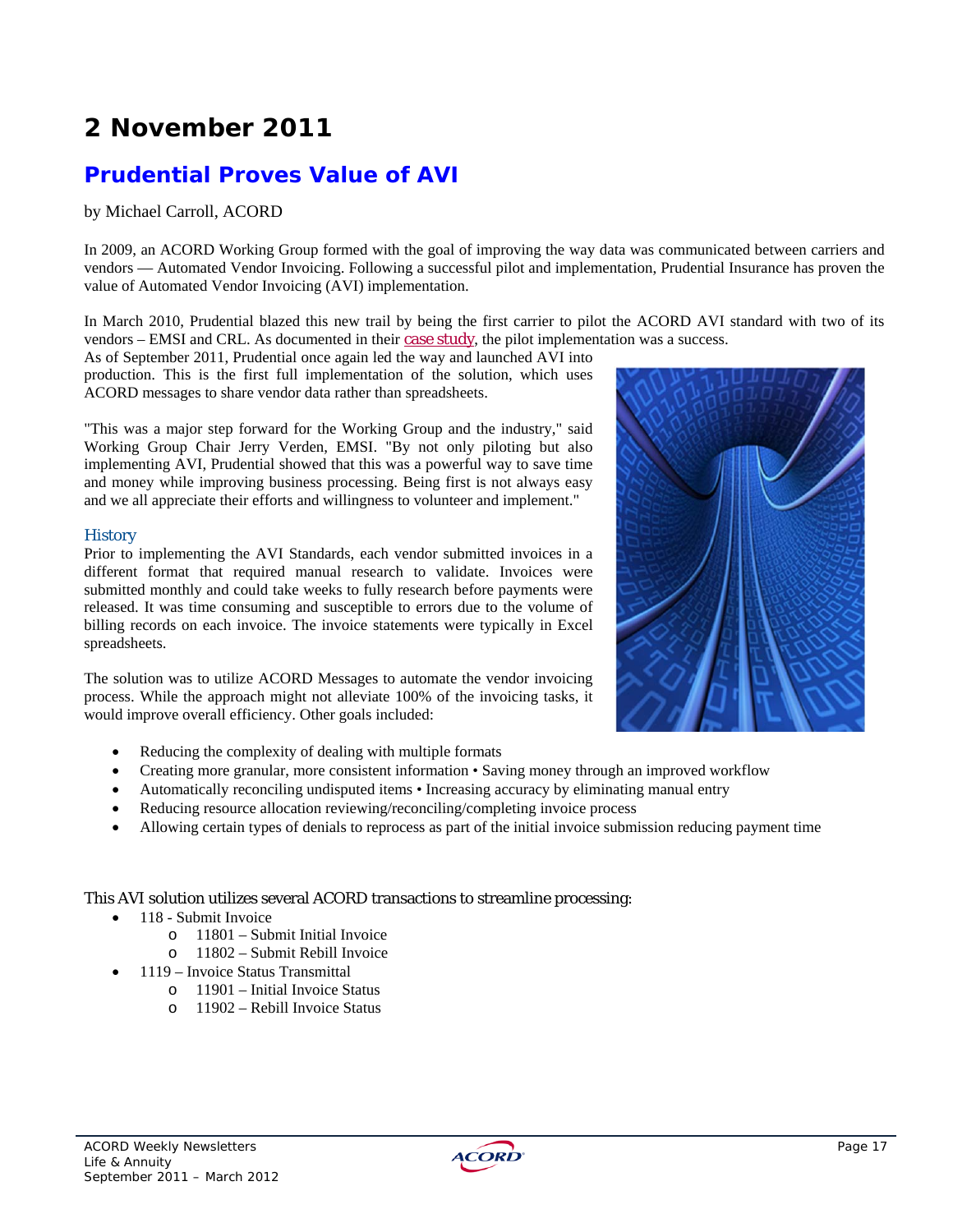#### *Prudential Proves Value of AVI (continued)*

#### Benefits of Implementation

According to Ray Slider, Vice President, Prudential, and business sponsor of the ACORD AVI Working Group, "this effort has exceeded our expectations and proven that the use of ACORD Standards is essential for any business looking to increase efficiency and accuracy while decreasing costs. With the elimination of much of the manual processing associated with invoice management, we will realize significant savings each month while improving the accuracy of the data exchanges. The Working Group should be proud of all they've accomplished and I'm glad we were able to prove the real value of these efforts."

The Working Group is not done yet. Efforts are underway on an Implementation Guide that will help and encourage other carriers and vendors to implement AVI and achieve their own business improvements.



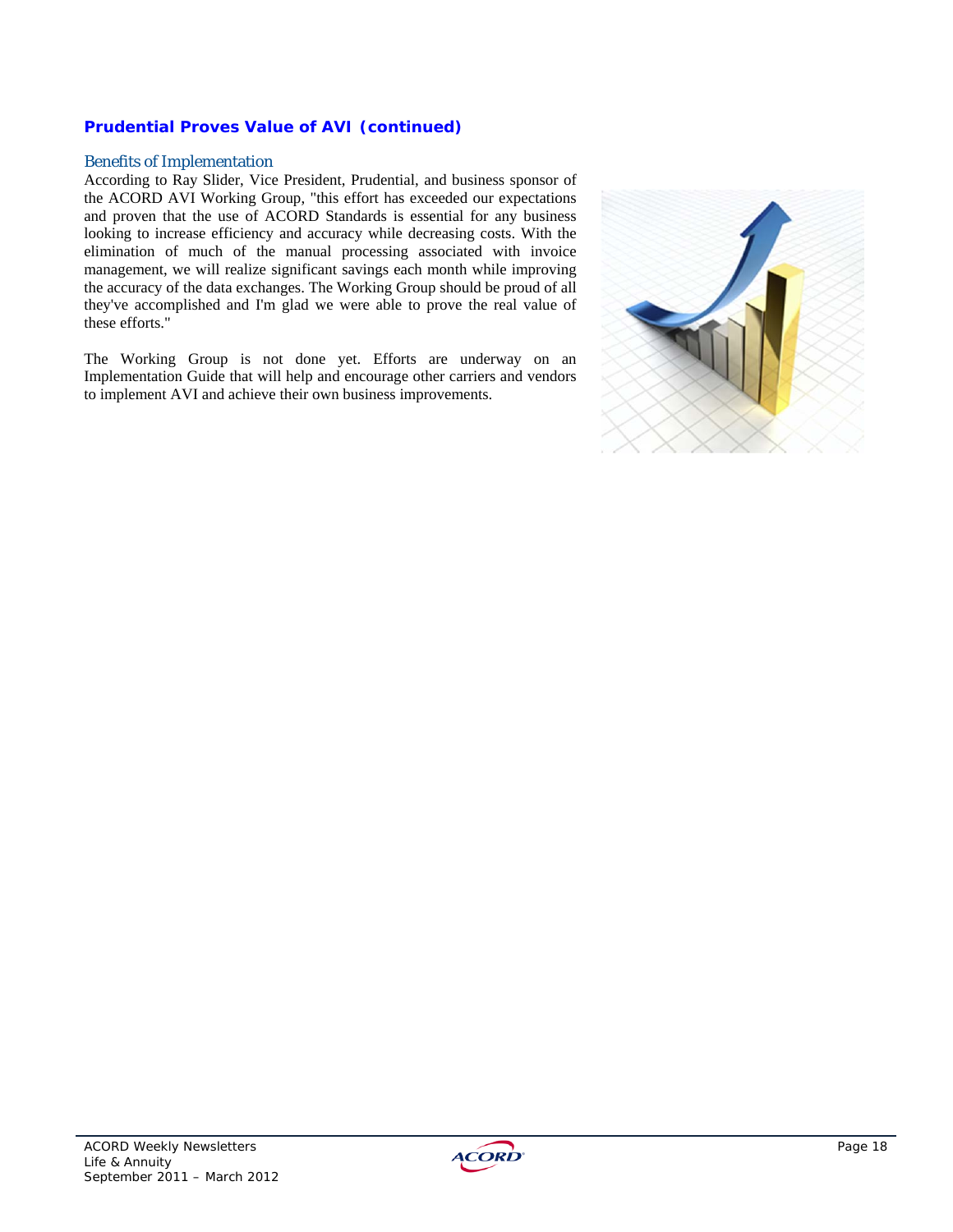# **28 October 2011**

## **Inside L&A: Updates on Priorities**

by Yolanda Austin, ACORD

Back in July, the ACORD L&A Steering Committee produced the L&A 2011 Priorities document. In it, they outlined plans for the year and key items they wanted to accomplish.

Now, as we're about to enter November, it seemed like a good time to look at how we're doing. While we aren't done yet, a lot has been accomplished in just a few months and other items are well underway thanks to the L&A leadership and members.

#### Priority: Improve Standards

The goal is to improve the standards creation, validation, consistency, and usability by continuing to build out the ACORD Framework. So what's been done?

- Integration of DTCC contribution into existing SDO process
- Improvement of consistency in the data model
- Forms Focus Group created and recommendations forthcoming
- Program Activity Reports provide updates to members on standards development efforts in consistent format
- Various Working Group deliverables produced and will be voted on by the membership

#### Priority: Improve Tools & Process

In this area, we want to optimize tools that help generate and test transactions, and refine processes needed to interact with the standards. We're also working to align L&A efforts with ACORD's Agile Standards Development Organization (aSDO) initiatives.

- We had a successful Proof-of-Concept of the new Message Forge tool that will improve consistency of Standards and documentation deliverables. A session will be held on that during AIF. Look for more information here in the ACORD Weekly Newsletter soon.
- Ten Plug-and-Play Services are now completed and the first PnP Tooling Jamboree in May was a success.

#### Priority: Build Awareness & Expertise

Here, the goal is to encourage the creation of experts within the standard that can then guide carriers and vendors towards the optimal use of ACORD.

• Several L&A ACE Designees that will be recognized at next week's ACORD Awards Ceremony. It's believed that many more will certainly follow.

#### Share Value & Direction

This priority focuses on increasing awareness of industry standards and specifically ACORD value to carriers.

- New Member Starter Kit is in development
- Value Proposition Materials is in development

#### Learn More

To learn more about the priorities and accomplishments of the L&A community, be sure to go to the L&A Steering Committee lunch at AIF where Walter Berkowicz of Allstate and chair of the committee will go over all this year's accomplishments. You'll also get updates on all the Working Groups and what they've completed during the year.





By Yolanda Austin, Program Manager, L&A, ACORD

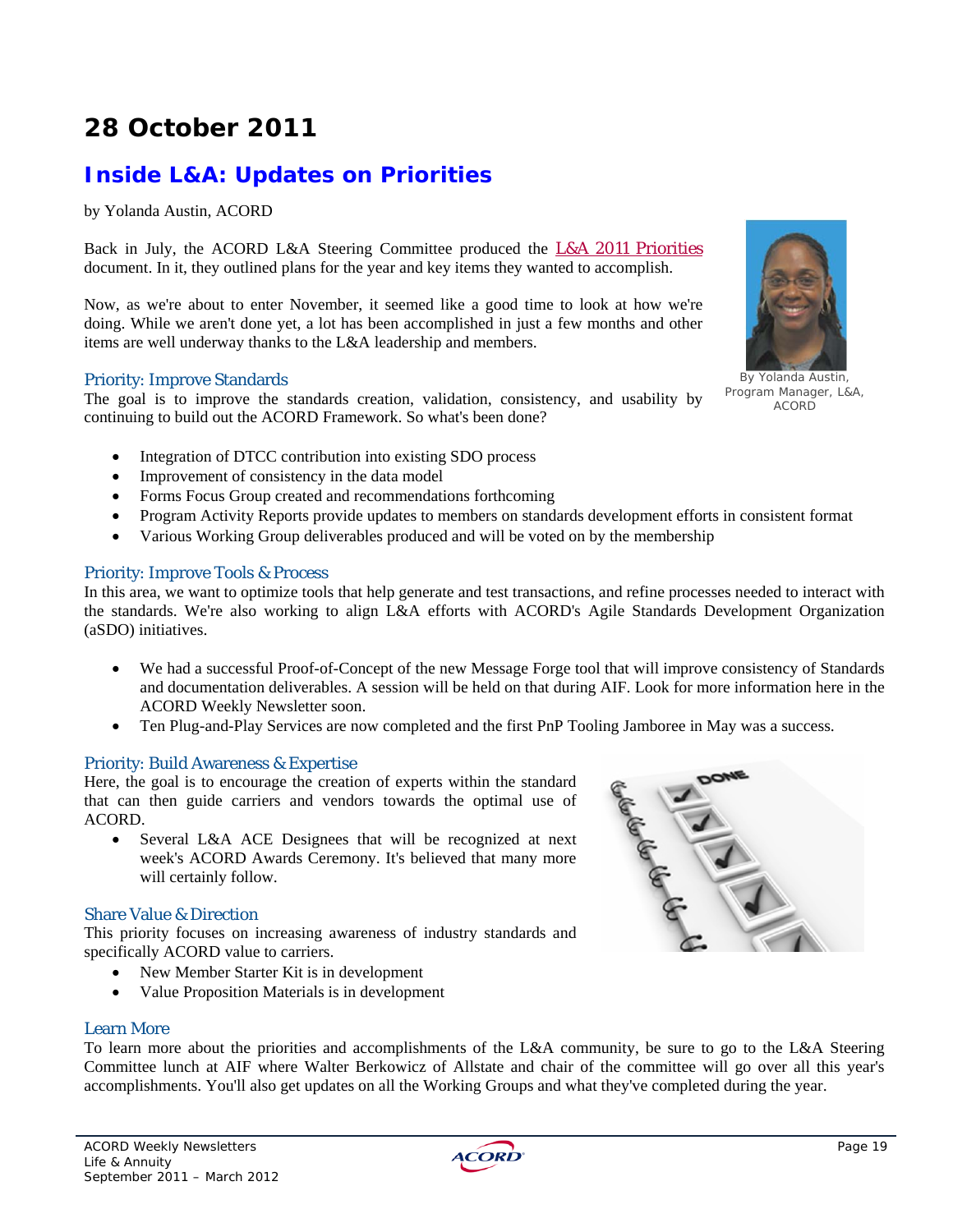# **19 October 2011**

### **ACORD 951 Released**

As discussed by Yolanda Austin, Program Manager at ACORD in her *Inside L&A* Column on the 12th, ACORD modified its 951 form to comply with changes from the US Internal Revenue Service, IRS Revenue Code 2011-38, which is effective October 24, 2011.

Those changes were made and the form is now available. It's essential that users of the 951 begin using the new version immediately.



#### The change to paragraph B of section 3 now states:

*"I expressly represent that the sole purpose is to affect a partial 1035 exchange of an annuity contract. However, I acknowledge that Revenue Procedure 2011-38 states that withdrawals from, annuitization, taxable owner or annuitant changes, or surrenders, other than an amount received as an annuity for a period of 10 years or more or during one or more lives, of either the original contract or the new contract during the 180 day period following the partial exchange may affect the tax free status of the partial exchange.* 

*Note: Other exceptions may apply and a subsequent direct transfer of all or a portion of either contract involved in the exchange could have tax and tax reporting consequences. Please confirm with the carrier if they will support partial 1035 exchanges."*

Registered ACORD L&A Form Users can download the form here.

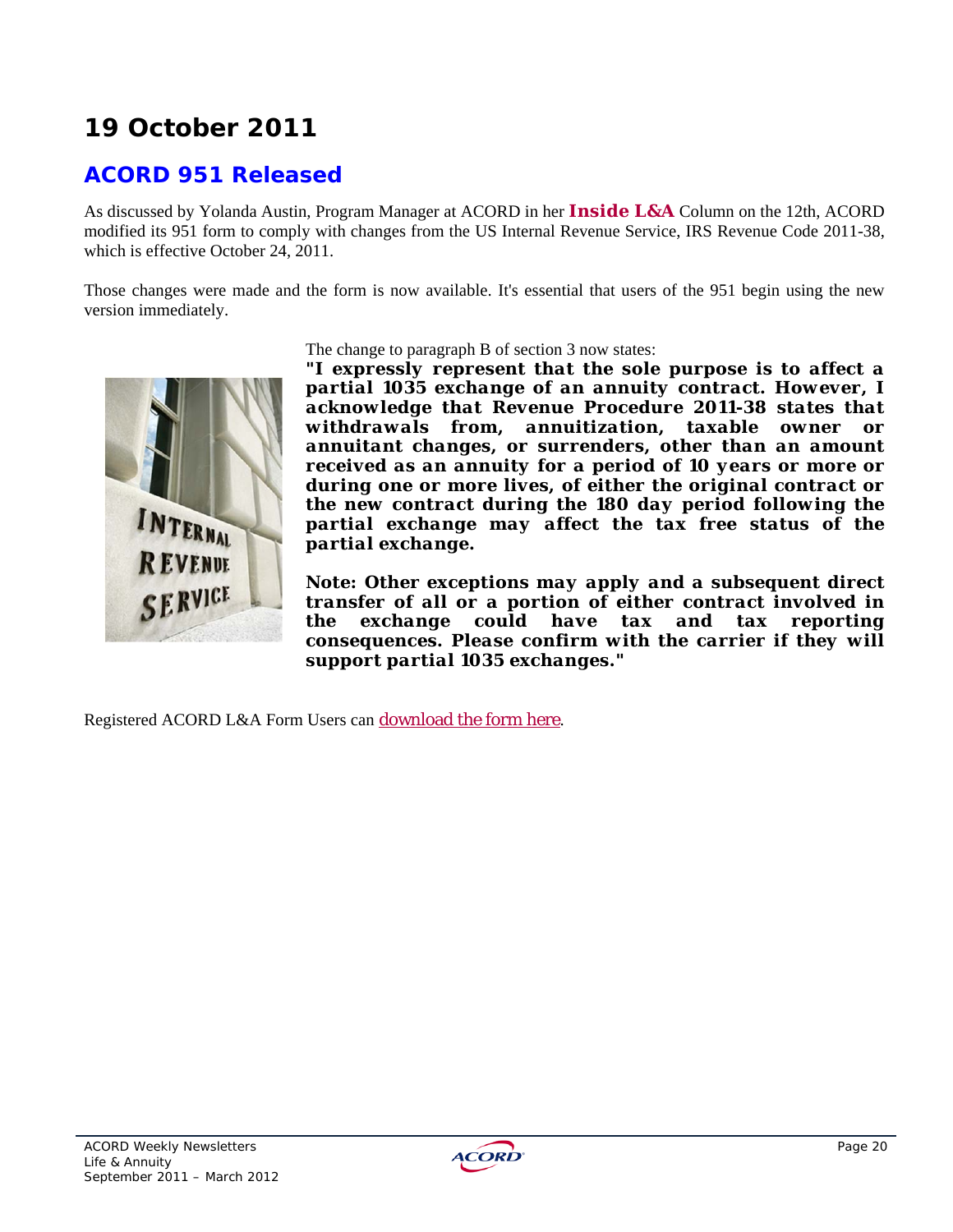# **12 October 2011**

### **Inside L&A: MRs, AIF**

By Yolanda Austin, ACORD

I wanted to let you know about some Maintenance Requests (MRs) that are coming up for a vote next month and that I think you should know about as well as changes to the ACORD 951 Form. It's also a good time to make your reservations for the ACORD Implementation Forum if you haven't done so yet.

#### Maintenance Request

*Temporary Insurance Agreements (TIA)*  MR 11.2PPFL.116 Proposed by the Life Product Working Group

The goal of this MR is to provide detailed product modeling for Temporary Insurance Agreements (TIA) and cleaner mapping to constructs on Holding.

Recent implementations of the Product Profile for Life (PPFL) message have encountered a need to be able to model the details of Temporary Insurance Agreements. The Life Product Working Group worked with the Policy Life Cycle Working Group to determine the attributes of these types of agreements that require modeling on the product side. After several discussions on ways to model TIAs, they proposed it as a CoverageProduct with a new IndicatorCode value for Temporary Insurance.

This approach provides model constructs for the majority of the TIA data elements identified in the joint working group meeting, including references to the max amounts, premium amounts, and underwriting guidelines.

#### Life Architecture Working Group (LAWG) MR Submissions

LAWG has submitted several MR's this cycle that clean up various items to resolve inconsistencies within the model. These MR's may have some compatibility concerns so it is important for you to review them.

MR: 11-2.LAWG.01 Synchronize on one table of state codes. Add missing sublist values to three State codes.

 $MR: 11-2$  LAWG 02. Synchronize on one table of language codes.

MR: 11-2.LAWG.03 Rename the RelatedRefID attribute on SettlementInfo to remove name conflict with the RelatedRefID property.

MR: 11-2.LAWG.04 Rename LicenseID property to LicenseNum to remove conflict with LicenseID attribute.

MR: 11-2.LAWG.05 Change MailToPartyID property on the FormInstanceDestination Object to an attribute.



Program Manager, L&A, ACORD

HOTEL

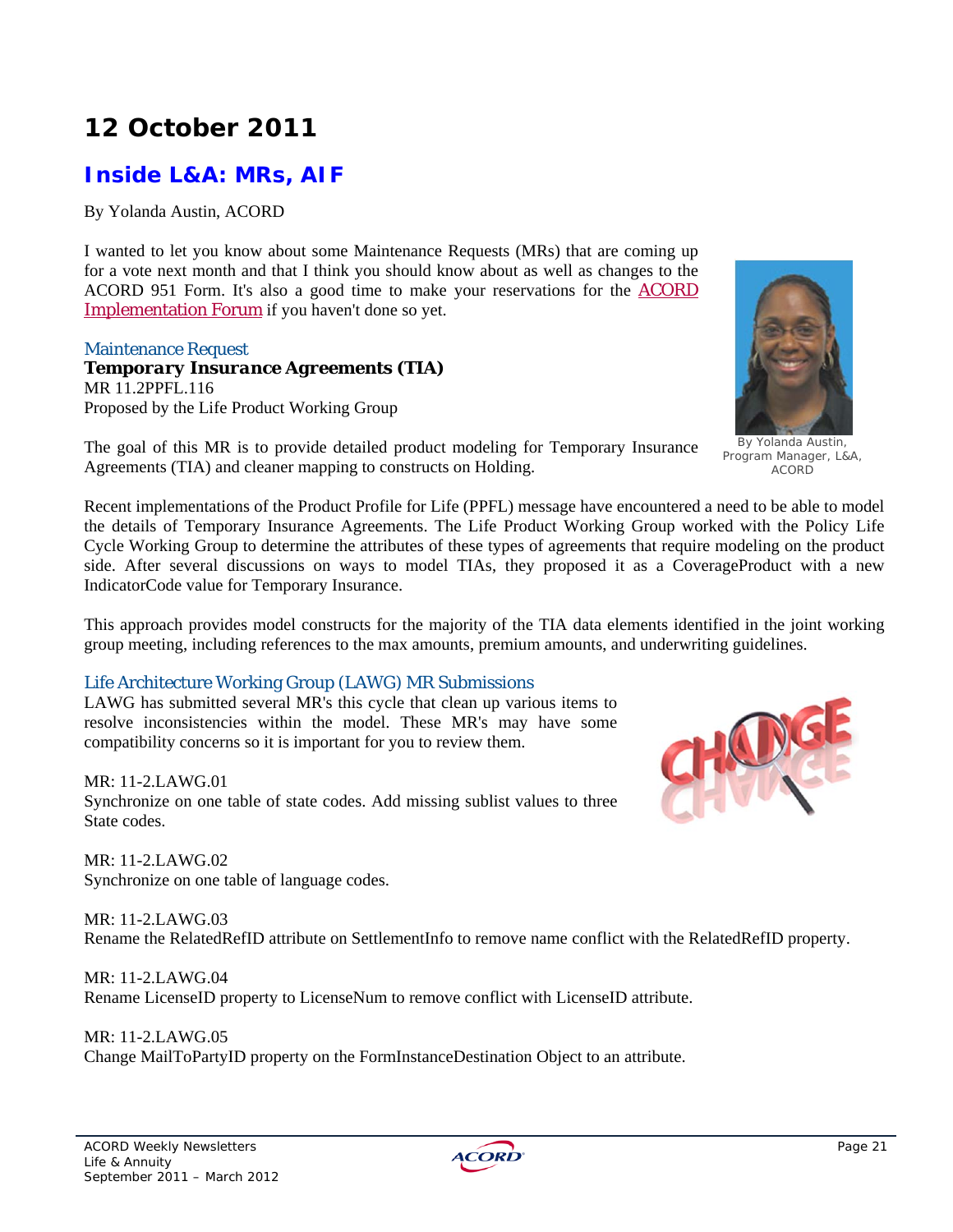#### *Inside L&A: MRs, AIF (continued)*

#### ACORD 951 Form Enhancements

This form is undergoing a couple of changes, one from a regulatory perspective and the other based on an MR submission. Let's discuss the regulatory change first.

#### **Regulator Change**

Since the ACORD 951 Form expressly references the tax treatment of a partial 1035 exchange, the form needs to reflect the current IRS Revenue Procedures.



Today, paragraph B of Section 3 references the old rule that an exchange will not be treated as tax free if any amount is withdrawn from, or received in surrender of, either contract involved in the exchange during the first 12 months unless the taxpayer has demonstrated that one of the conditions listed in IRS Revenue Code section  $72(q)$  (2) or a similar life event has occurred. The second paragraph of this section will need to be amended to comply with the new rules. The following changes have been proposed to this paragraph and an updated version of the form will be made available in October:

*"I expressly represent that the sole purpose is to affect a partial 1035 exchange of an annuity contract. However, I acknowledge that Revenue Procedure 2011-38 states that withdrawals from, annuitization, taxable owner or annuitant changes, or surrenders, other than an amount received as an annuity for a period of 10 years or more or during one or more lives, of either the original contract or the new contract during the 180 day period following the partial exchange may affect the tax free status of the partial exchange.* 

*Note: Other exceptions may apply and a subsequent direct transfer of all or a portion of either contract involved in the exchange could have tax and tax reporting consequences. Please consult your tax advisor."*

#### **MR 11-2.001.04**

The second enhancement to this form involves an expansion of the signature fields to accommodate eSignature requirements from IRI (formerly NAVA) that states that an eForm signature field needs to be 3.7 inches width and .32 inches height to accommodate the 2-line signature block. Below is a view of how this enhancement will impact some of the signatures, please refer to the MR for further details.

These MR's come up for a vote starting November 1, 2011. Voting is open to all ACORD L&A members.

#### AIF

There's still time to register for the 2011 ACORD Implementation Forum this November 1-4 in Fort Lauderdale. Some highlights include:



- Sessions covering ACORD DTCC EDI, Life Product Trends, Plug and Play, Employee Benefits Standards, Schemas, and more
- Face to Face Meetings for the Policy Lifecycle Working Group, Life Product Working Group and a joint meeting of both groups
- A special lunch with the L&A Steering Committee
- The 2011 ACORD Awards Ceremony and dinner
- ACE sessions, training, and testing

Click here to see all that the **ACORD Implementation Forum** can offer you.

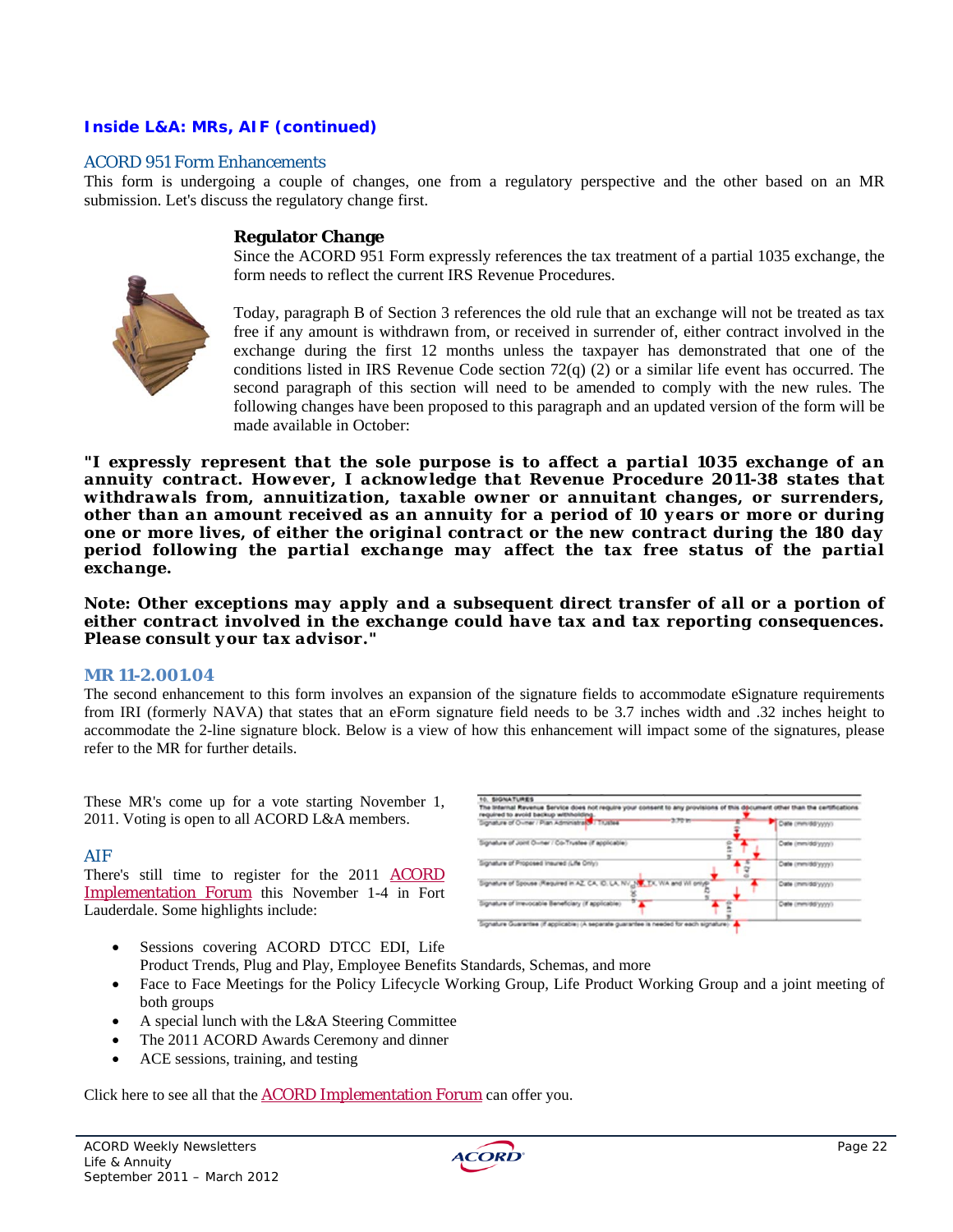#### *Inside L&A: MRs, AIF (continued)*

Dates to Remember **October 25, 2011:** L&A Plenary Session

**November 1, 2011:** MR Voting

**November 18, 2011:** MR Voting Closes

Be sure to follow all of the news in L&A here in the ACORD Weekly, online at the ACORD L&A Community page, and on Twitter at @acord\_LA. You should also tell a friend or colleague who you think will benefit from this information.

# **5 October 2011**

### **Employee Benefits Group Readies for Vote**

#### by Michael Carroll, ACORD

After a recent face-to-face meeting of the ACORD Employee Benefits Working Group, major advances were made in preparation for the upcoming plenaries and voting. The meeting was hosted by Principal Financial in their Des Moines, Iowa office.

Members discussed and resolved some outstanding issues regarding the Employee Benefits Census Form. They also defined any gaps in the existing Life & Annuity Standard that would need to be filled to develop an Employee Benefits XML Message. Maintenance Requests (MRs) were submitted for the current voting cycle.

"Before this Working Group began, there were no standards for enrollment and maintenance census data. This information is vital since it's used to communicate detailed plan subscriber and dependant data to the carrier across all lines," said Yolanda Austin, Program Manager, ACORD. "By creating first Standardized spreadsheets and then XML messages, carriers will receive and easily consume the data needed to implement the plan."

The group's next meeting is scheduled for October 20, 2011 at 2:00 PM (Eastern US) where they will address any outstanding issues. In addition, the group will discuss the census specification guide that's under development.